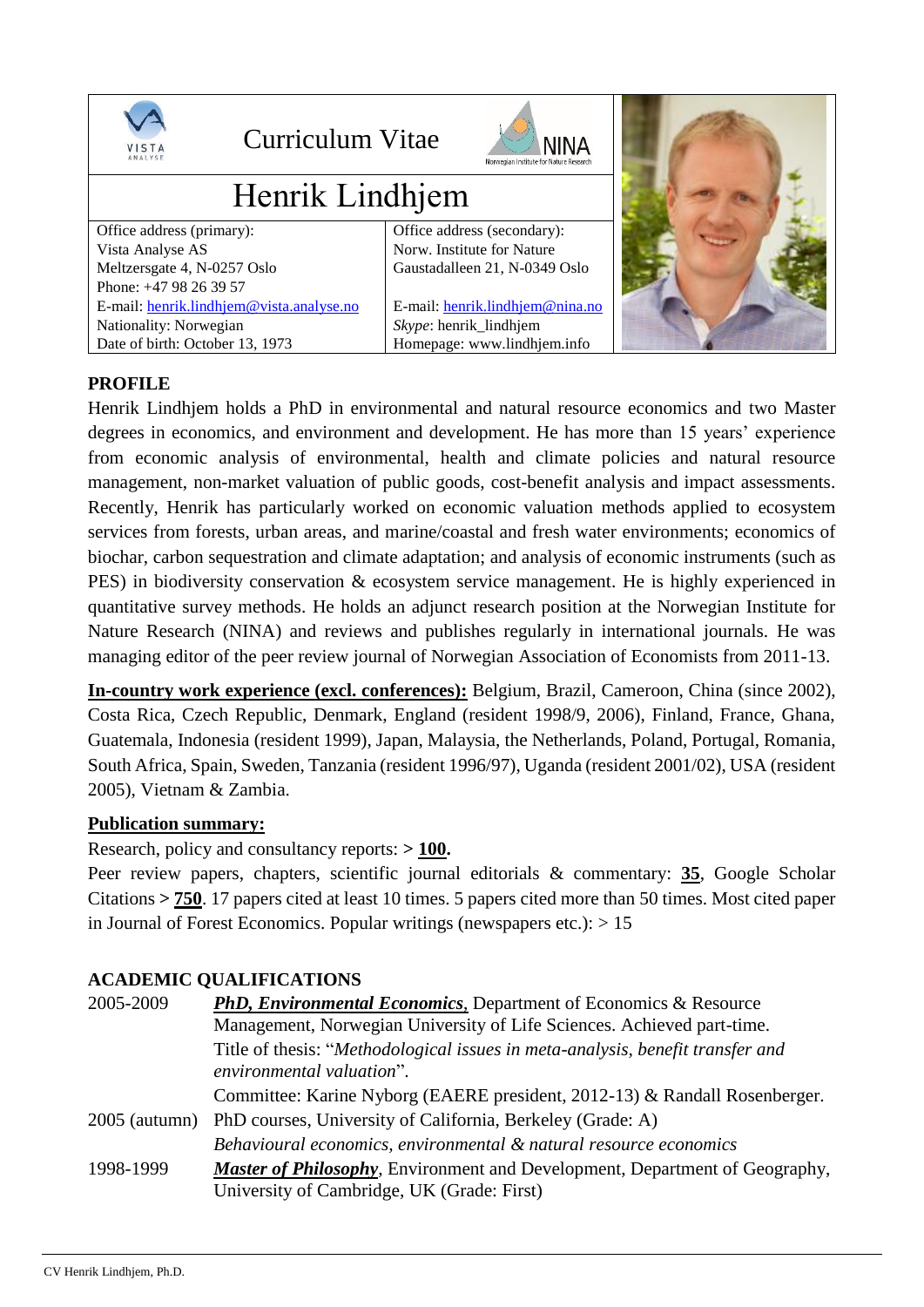*Climate policy, biodiversity/ecosystem valuation & management, ecotourism,*  1993-1998 *Master of Economics*, University of Oslo, Norway (Grade: First, top in class) *Micro, environmental & natural resource, development, econometrics*

### **WORK EXPERIENCE**

| 2010-   | Senior partner & research director, Vista Analysis, Oslo.                                                                                                  |
|---------|------------------------------------------------------------------------------------------------------------------------------------------------------------|
| 2010-   | Adjunct researcher (Forsker I), Norwegian Institute for Nature Research (NINA).                                                                            |
| 2011-13 | Managing editor of the journal of the Norwegian Association of Economists,<br>Samfunnsøkonomen.                                                            |
| 1999-09 | Economist & Senior economist, Econ Pöyry (formerly ECON Analysis), Oslo. Part-<br>time 2/2005-9/2008.                                                      |
| 2005-08 | PhD Scholar, Department of Economics & Resource Management, Norwegian<br>University of Life Sciences. Supervised by Prof. Ståle Navrud.                    |
| 2008-11 | Consultant for the Environment Directorate of the OECD.                                                                                                    |
| 2001-07 | Various assignments as consultant for the World Bank.                                                                                                      |
| 2005    | Visiting Researcher, Dep. of Agricultural & Resource Economics, University of<br>California, Berkeley. 7/2005-12/2005. Invited by Prof. Anthony C. Fisher. |
| 1998-99 | British Chevening Research Scholar, University of Cambridge.                                                                                               |
| 1998-00 | Teacher, tutor & external examiner, Dep. of Economics, University of Oslo.                                                                                 |
| 1993-94 | Military service as Corporal at NATO headquarters.                                                                                                         |

# **LANGUAGES**

Norwegian Mother tongue English Fluent

# **RESEARCH & POLICY ANALYSIS PROJECTS (1999-ONGOING) 1**

- 1. Non-market valuation, cost-benefit analysis & risk analysis
- 2. Environmental and natural resource policy instruments
- 3. Environmental and social assessments, safeguard analysis
- 4. Miscellaneous environment & development

# *1. Non-market valuation, cost-benefit analysis & risk analysis (\*academic research project)*

| 2016-18 | <b>COAST-BENEFIT: Ecosystem Service Valuation For Coastal Zone</b>                                                                                        |
|---------|-----------------------------------------------------------------------------------------------------------------------------------------------------------|
|         | Management: From Promise to Practice. Project manager. Research project with                                                                              |
|         | University of Stavanger and Norwegian University of Life Sciences and others.                                                                             |
|         | Client: Norwegian Research Council, combined coastal program call                                                                                         |
| $2016-$ | Methodology for pricing local environmental impacts of transmission line<br>projects. Project manager. Client: Statnett.                                  |
| 2015-16 | The economic value of nature-based recreation in Norway.<br>Client: NGO Norsk Friluftsliv.                                                                |
| 2015-16 | Methodology for bridging risk analysis and non-market valuation of damages<br>from oil spills. Project manager. Client: Norwegian Coastal Administration. |
| 2015-16 | Ecosystem services in cost-benefit analysis of coastal safety measures.<br>Client: Norwegian Coastal Administration.                                      |

-

<sup>&</sup>lt;sup>1</sup> Se[e www.lindhjem.info](http://www.lindhjem.info/) and<http://www.vista-analyse.no/no/ansatte/henrik-lindhjem/> for full text of policy analysis reports & other publications. If Vista project manager, it is indicated.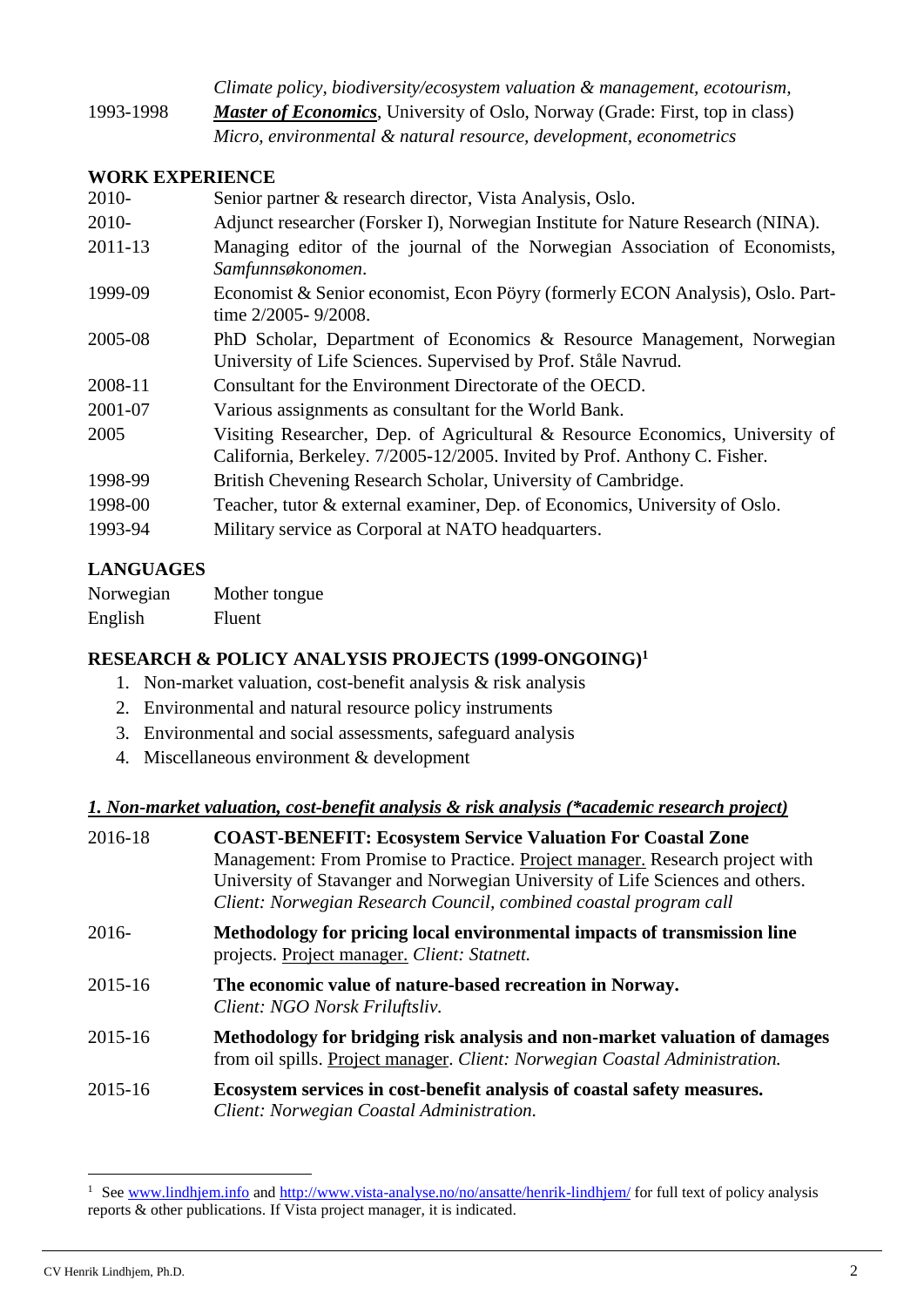| 2015-16 | Quality assurance of power grid upgrades in Northern Norway, north of<br>Balsfjord. Client: Statnett.                                                                                                         |
|---------|---------------------------------------------------------------------------------------------------------------------------------------------------------------------------------------------------------------|
| 2015-16 | Pricing environmental impacts of railway project Grenlandsbanen (KVU)<br>Client: the Norwegian National Rail Administration                                                                                   |
| 2015-20 | *Understanding the link between air pollution and distribution of related<br>health impacts and welfare in the Nordic countries (NordicWelfAir). Project<br>manager. Client: Nordforsk.                       |
| 2014-17 | *Tailoring the ecosystem services approach to landscape level management in<br>the Lofoten area (TESL). Work package leader.<br>Client: Norwegian Research Council, Miljø2015 program                         |
| 2014-17 | *Multiple ecosystem services of semi-natural grasslands (ClimateLand).<br>Work package co-leader. With Statistics Norway, NINA and others.<br>Client: Norw. Research Council, Klimaforsk program              |
| 2013-16 | (*) Value of landscape experiences in a Nordic context. Phase I & II. Towards<br>capturing cultural service values of landscapes in decision-making. Project<br>manager. Client: Nordic Council of Ministers. |
| 2013-17 | *Forest ecosystem services: biodiversity, climate sequestration and forestry.<br>Work package leader. Strategic NINA project.<br>Client: Norwegian Research Council/Directorate for Nature Management         |
| 2013-   | Valuation and management of ecosystem services in China.<br>Project manager. Seminars and project development.<br>Client: Norwegian Environment Agency/Norwegian Embassy Beijing                              |
| 2015    | Cost-benefit analysis of risk reduction measures for the ship transport route<br>Grøtøyleia in Northern Norway. Client: Norwegian Coastal Administration.                                                     |
| 2015    | Cost-benefit analysis of harbour and transport route measures in Rana,<br>Sandnessigen and Stabbsundet/Amngy. Client: Norwegian Coastal Administration.                                                       |
| 2015    | External costs from freight transport by rail road and sea.<br>Client: Norwegian Public Roads Administration.                                                                                                 |
| 2015    | Valuing ecosystem services in Oslo.<br>Peer reviewer. Client: Norwegian Environment Agency                                                                                                                    |
| 2015    | Ecosystem services from green infrastructure in Norwegian cities.<br>Peer reviewer. Client: Norwegian Environment Agency.                                                                                     |
| 2015    | Costs and benefits of environmental targets for urban water courses.<br>Peer reviewer. Client: Governor of Oslo and Akershus and Oslo Municipality                                                            |
| 2015    | Value of urban ecosystem services: Four examples from Oslo.<br>Peer reviewer. Client: Future Cities Initiative.                                                                                               |
| 2015    | Quality assurance of power grid upgrades on the Norwegian west coast (SKL,<br>Sunnhordaland Kraftlag area). Client: Statnett.                                                                                 |
| 2014-15 | Costs and benefits of national database of sub surface survey data.<br>Peer reviewer. Client: Norwegian transport directorate.                                                                                |
| 2014-15 | Costs and benefits of increased snowmobiling in Norway.<br>Client: Norwegian Trekking Association (DNT).                                                                                                      |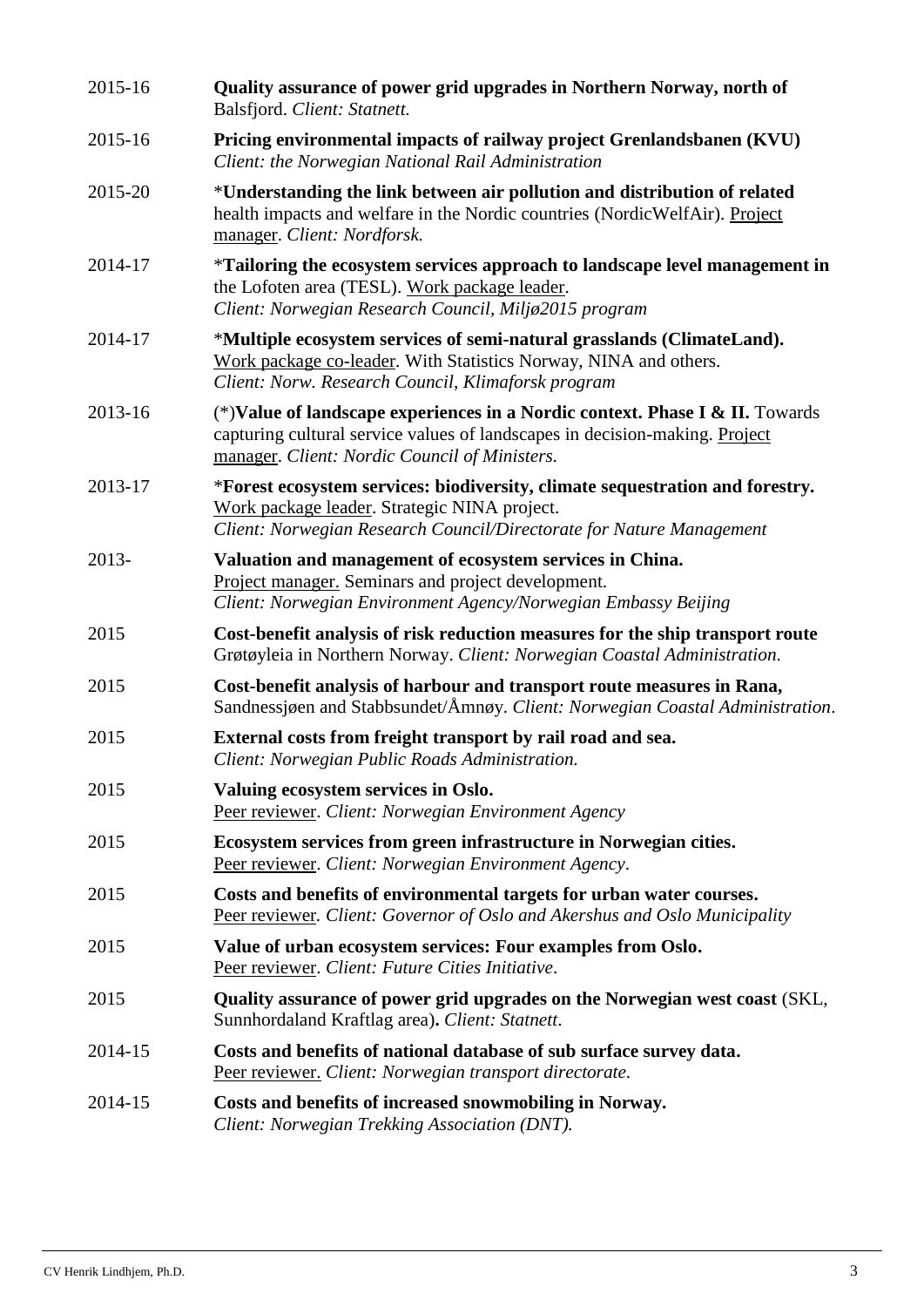| 2014-15  | *Valuing environmental damages from coastal oil spills.<br>Project manager. Large stated preference study (CV) of the welfare effects of oil<br>spills. Input to revision of cost-benefit analysis guidelines. Phases 1-3.<br>Client: Norwegian Coastal Administration.                                  |
|----------|----------------------------------------------------------------------------------------------------------------------------------------------------------------------------------------------------------------------------------------------------------------------------------------------------------|
| 2014     | Costs and benefits of power grid upgrade to the Oslo area.<br>Client: Statnett.                                                                                                                                                                                                                          |
| $2011 -$ | *Analysis of forest owner preferences for voluntary biodiversity conservation<br>Ongoing research collaboration with Dr. Yohei Mitani (Kyoto University,<br>CSERGE, University of East Anglia).<br>Client: Japan Society for the Promotion of Science and other research grants.                         |
| 2014     | Costs (and benefits) of alien invasive species in Norway.<br>Client: Norwegian Environment Agency                                                                                                                                                                                                        |
| 2013-14  | *Valuing damages from coastal oil spills – follow up.<br>Project manager. Investigation of environmental damages from light fuel types<br>and methodological and theoretical challenges in valuation, including stability of<br>preferences. Client: Norw. Coastal Administration.                       |
| 2013-14  | *Publication & dissemination of oil spill valuation study.<br>Project manager. Scientific papers and dissemination.<br>Client: Norw. Coastal Administration.                                                                                                                                             |
| 2013     | Cost benefit analysis of regulatory proposals.<br>Project manager. Inputs to guidelines on CBA incl. specific example on amalgam<br>phase out. Client: Norwegian Government Agency for Financial Management                                                                                              |
| 2012-16  | *OpenNESS: Operationalisation of natural capital and ecosystem services:<br>from concepts to real-world applications. Large research project coordinated by the<br>Finnish Environment Institute SYKE. Case study on urban ecosystem services in<br>Oslo. Client: EU 7 <sup>th</sup> Framework Programme |
| 2011-15  | *BESAFE - Biodiversity and ecosystem services: arguments for our future<br>environment. Project manager NINA. Client: EU 7 <sup>th</sup> Framework Programme.                                                                                                                                            |
| 2012-13  | Valuation of agricultural land and other natural resources in cost-benefit<br>analysis of road projects. Client: Norwegian Public Roads Administration.                                                                                                                                                  |
| 2012-13  | *Valuing environmental damages from coastal oil spills – a pilot. Stated<br>preference study (CV) of the welfare effects of oil spills. Project leader. Input into<br>revision of cost-benefit analysis guidelines. Project manager. Client: Norwegian<br>Coastal Administration.                        |
| 2012-13  | Ecosystem services in Lofoten and the Barents. Sea: Societal values and trade-<br>offs. Project co-mamanger. Client: Ministry of Trade and Industry.                                                                                                                                                     |
| 2012-13  | Cost of environmental degradation in the North Sea and Skagerrak. Project<br>for the Norwegian TEEB Secretariat. Client: Ministry of Environment.                                                                                                                                                        |
| 2012     | Urban ecosystem services in Norway.<br>Project manager. Project for the Norwegian TEEB Secretariat.<br>Client: Ministry of Environment.                                                                                                                                                                  |
| 2012     | Values of ecosystem services and biodiversity in forests in Norway.<br>Project manager. Project for the Norwegian TEEB Secretariat.<br>Client: Ministry of Environment.                                                                                                                                  |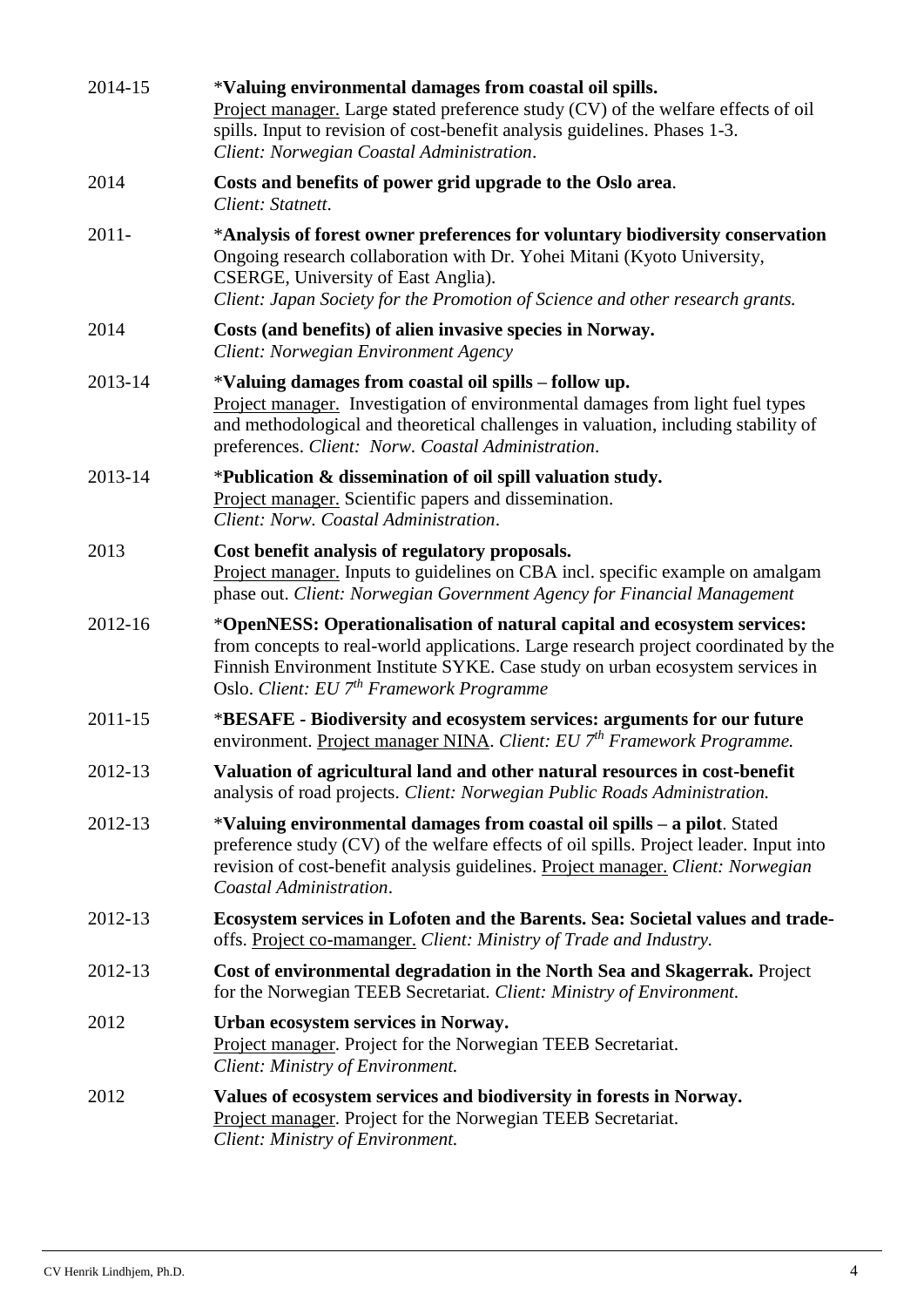| 2011-13     | *Costs and benefits of biochar for climate mitigation & adaptation in<br>Malaysia and Indonesia. With Norwegian Geotechnical Institute and Norges Vel.<br>NINA project manager. Client: Two projects for Norwegian Research Council<br>(NORGLOBAL, FRIMUF).                                                                                                                          |
|-------------|--------------------------------------------------------------------------------------------------------------------------------------------------------------------------------------------------------------------------------------------------------------------------------------------------------------------------------------------------------------------------------------|
| 2011-12     | Social benefits of rural broadband investments in Norway.<br>Client: Ministry of Local Government and Regional Development.                                                                                                                                                                                                                                                          |
| 2011-12     | Cost-benefit analysis of Austevoll fishery harbour.<br>Client: Norwegian Coastal Administration.                                                                                                                                                                                                                                                                                     |
| 2011-12     | How to handle impacts on marine ecosystem services in economic analysis.<br>Project manager. Client: Norwegian Coastal Administration.                                                                                                                                                                                                                                               |
| 2011-12     | Valuation of ecosystem services.<br>Peer reviewer. Client: Norwegian Petroleum Directorate.                                                                                                                                                                                                                                                                                          |
| 2011        | <b>VALUESHED - Valuation of Ecosystem Services from Nordic Watersheds.</b><br>Client: Nordic Council of Ministers.                                                                                                                                                                                                                                                                   |
| 2010-11     | *Operationalising the concept of ecosystem services in Norwegian natural<br>resource management policy. Internal NINA project.<br>Client: Norwegian Research Council.                                                                                                                                                                                                                |
| 2010        | Cost-benefit analysis of petroleum development in the Baltic Sea and Lofoten.<br>Responsible for valuation of marine ecosystem services and risks related to oil<br>spills and other impacts. NINA, Vista and other partners. Client: Interdepartmental<br>group headed by the Norwegian Ministry of Environment.                                                                    |
| 2010        | What are the needs for publicly provided postal services?<br>Project manager. Valuation public goods aspects of options for reforming the<br>universal service obligation related to postal services in Norway. Vista with Econ<br>Pöyry (lead). Client: Norwegian Post and Telecommunications Authority.                                                                            |
| 2009-10     | *Policy Implications of Meta-analysis of VSL Estimates.<br>Project manager. Value of statistical life estimates for use in CBA. Client: OECD.                                                                                                                                                                                                                                        |
| 2009-10     | *Controlling benthic release of phosphorus in different Baltic Sea scales.<br><b>Project manager.</b> 3 year research project with several Nordic institutions.<br>Contributions through valuation of water quality improvements through benefit<br>transfer and a hedonic pricing study. Involved as adviser from January 2010.<br>Client: Swedish Environmental Protection Agency. |
| $2008 - 10$ | Valuation of environment-related health impacts for children.<br>Project manager. Co-authoring two report chapters, general editing and referee<br>work. Client: OECD                                                                                                                                                                                                                |
| 2008-10     | *Forests as a Public Good: Valuing Social and Environmental Benefits of<br>Forests in Poland to improve Effectiveness of Management (POLFOREX). Project<br>manager. With Warsaw University, Norwegian University of Life Sciences and<br>Warsaw Forest Research Institute. 3-year research project.<br>Client: European Economic Area Financial Mechanism.                           |
| 2008-09     | *Valuing lives saved from environmental, transport and health policies: A<br>meta-analysis of stated preference studies. Project manager. With Norwegian<br>University of Life Sciences (Ståle Navrud). Client: OECD.                                                                                                                                                                |
| 2008-10     | *European database of environmental valuation studies.<br>Member of expert group assembling a Europe-wide database of non-timber forest<br>benefit (and other) valuation studies. Client: EU Cost E45.                                                                                                                                                                               |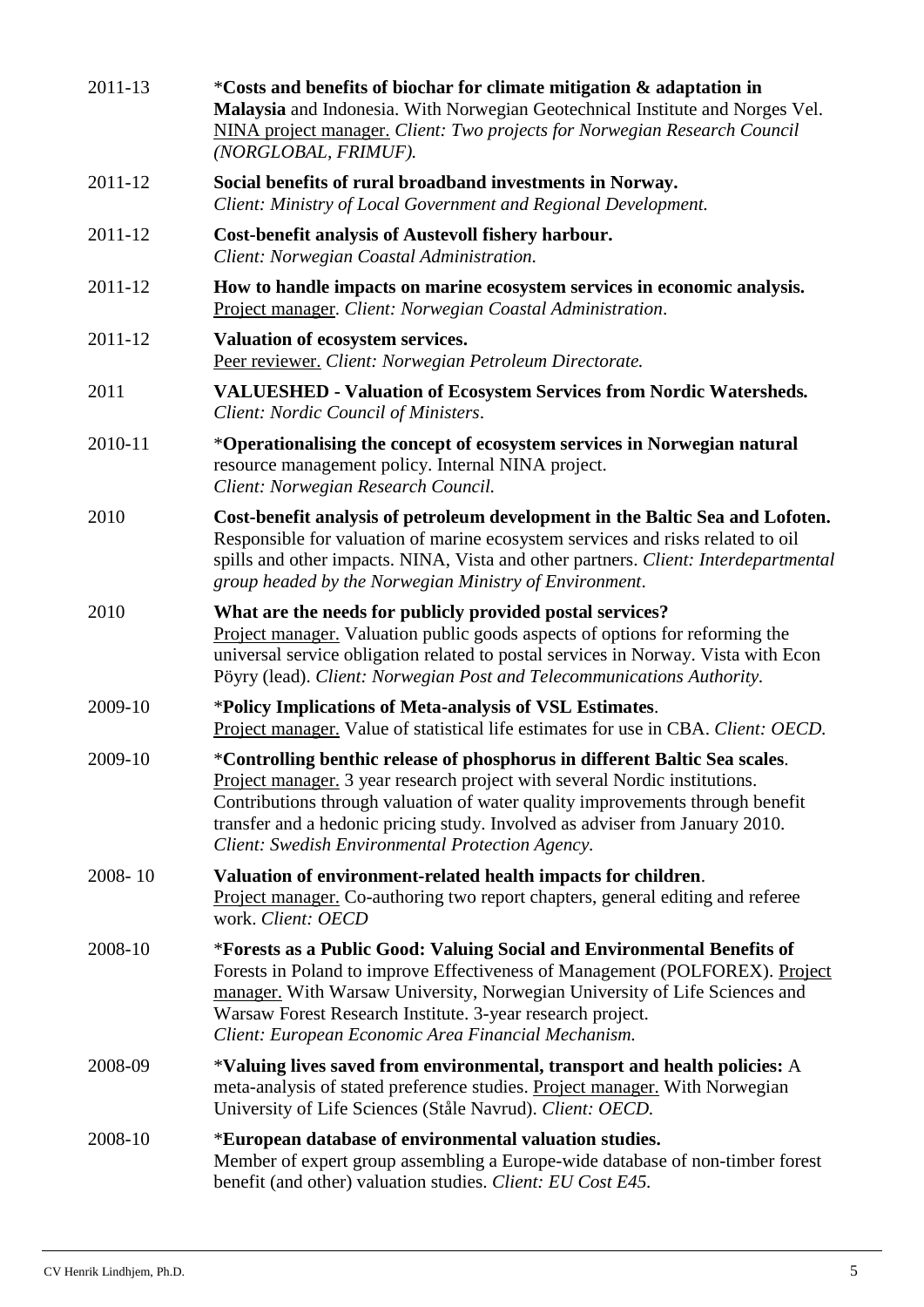| 2006-09 | Capacity building for reducing mercury pollution in China.<br>Estimating costs and benefits of mercury abatement in the poor province of<br>Guizhou, conducting courses in cost-benefit analysis etc.<br>Client: NORAD/Chinese SEPA.                                                                                                     |
|---------|------------------------------------------------------------------------------------------------------------------------------------------------------------------------------------------------------------------------------------------------------------------------------------------------------------------------------------------|
| 2008-09 | Cost-benefit analysis of water pollution abatement in the oil sector.<br>Project manager, Client: Norwegian Oil Directorate.                                                                                                                                                                                                             |
| 2008-09 | *Research seminar on the benefits of efficient multi-functional forest policy.<br>Project manager. Organised February 2009 with Warsaw University. Proceedings<br>published. Client: Polish-Norwegian Research Fund.                                                                                                                     |
| 2008-09 | *Review of benefit transfer studies in the forest context.<br>Research paper with A. Bartczak and A. Stenger. Client: INRA, France                                                                                                                                                                                                       |
| 2006-08 | *Non-timber forest goods and local economic development: An untapped<br>potential? Ag. project manager. Research project estimating supply and demand<br>for non-timber forest goods in Norway using contingent valuation surveys.<br>Mechanisms to pay forest owners for environmental services.<br>Client: Norwegian Research Council. |
| 2007-08 | *Willingness to Pay for biodiversity in Asia: benefit transfer and meta-<br>analysis. Project manager. Research project with Dr. Tuan Tran, Hue College of<br>Economics, Vietnam. Client: Environment & Economy Prog. for Southeast Asia.                                                                                                |
| 2003-08 | *Chinese Environmental Cost Model. Model estimating province level and<br>national environmental and health costs of air and water pollution in China. Part of<br>an international expert group consisting of Econ Pöyry, CICERO and Resources<br>for the Future. Client: World Bank, Chinese SEPA.                                      |
| 2005    | International experiences with environmental accounting.<br>Project manager. Input into the Chinese efforts to record environmental and natural<br>resource impacts in monetary terms in their green national accounts for SEPA.<br>Client: The World Bank.                                                                              |
| 2002-05 | Guidelines for economic evaluation in EIA in China. Developed guidelines for<br>economic evaluation of environmental impacts of construction and other projects<br>related to air, water and land to be used in project level EIA. ECON Report 42/05.<br>Client: NORAD.                                                                  |
| 2002    | *A comparison of life cycle analysis and CBA.<br>Research paper with Østfoldforskning. ECON Report 8/02.<br>Client: Norwegian Research Council.                                                                                                                                                                                          |
| 2001    | Natural disaster prevention in Norway. Cost benefit considerations of measures<br>to reduce risk. ECON report 95/01 (In Norwegian).<br>Client: The Government Fund for Natural Damages.                                                                                                                                                  |
| 2001    | Risk and Discount Rates in Public Transport Projects. Analysis of risk-<br>adjusted discount rates for use in CBA. ECON Report 93/01.<br>Client: Ministry of Transport and Communications.                                                                                                                                               |
| 2001    | *Environmental costs, systematic risk and energy investment priorities.<br>ECON Working Paper (co-authored with E. Bowitz).<br>Client: Norwegian Research Council.                                                                                                                                                                       |
| 2001    | Risk & discount rate for environmental investments.<br>Assessment of whether public investments in a better environment should be<br>discounted in social cost-benefit analysis at a lower rate as other public<br>investments. ECON report 8/01 (In Norwegian). Client: Ministry of Environment.                                        |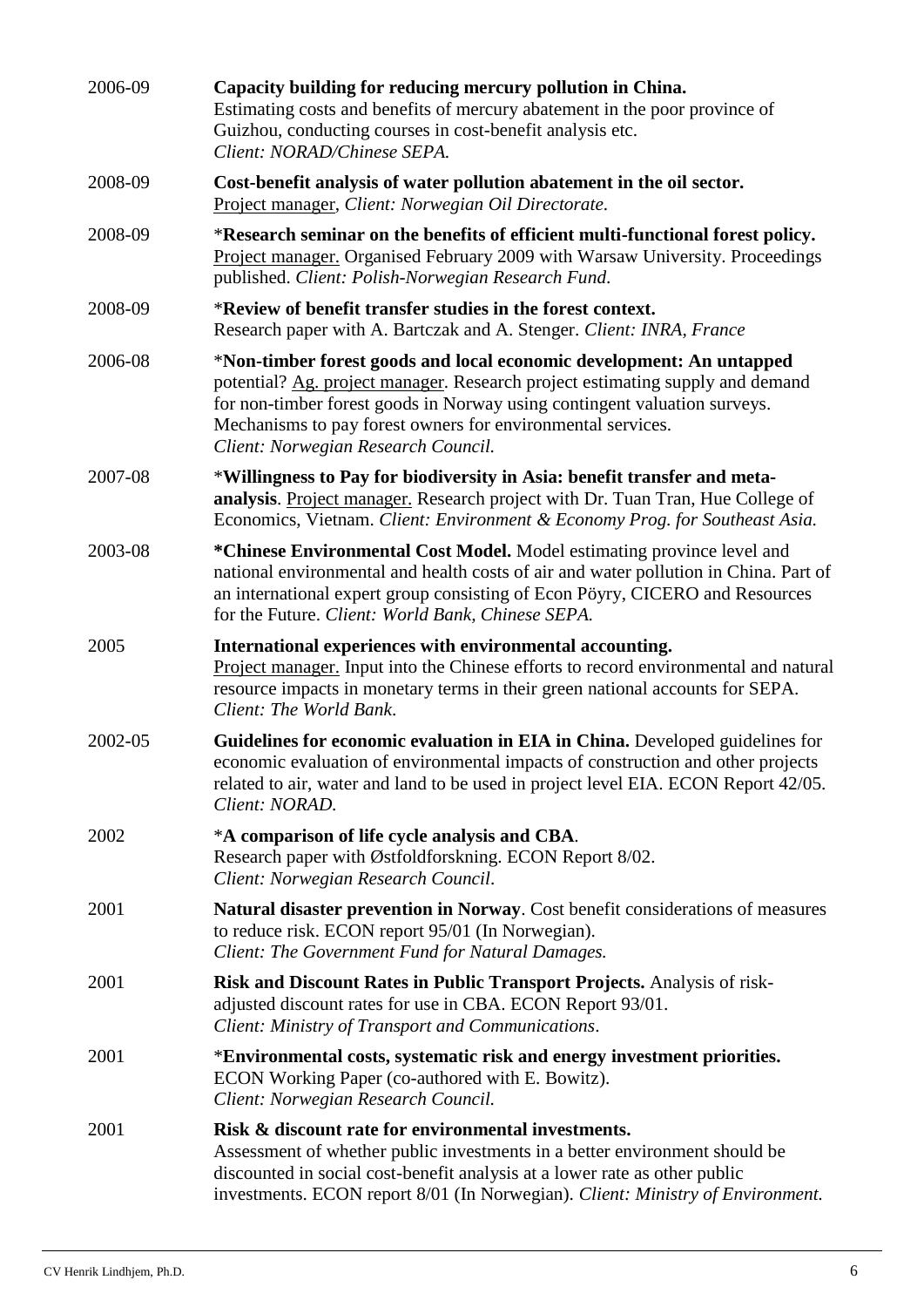| 2000-01 | *CBA of treatment options for milk carton waste.<br>A research paper comparing the social costs of recycling, incineration or<br>landfilling milk carton waste in Norway. Client: Norwegian Research Council.                                                              |
|---------|----------------------------------------------------------------------------------------------------------------------------------------------------------------------------------------------------------------------------------------------------------------------------|
| 2000    | <b>Municipality Costs of recycled paper treatment.</b><br>A report on the costs of collecting and treating recycled paper in a selected number<br>of Norwegian Municipalities. ECON Report (In Norwegian). Client: Rekom.                                                  |
| 2000    | <b>Environmental costs of waste treatment.</b><br>Environmental costs of emitting or discharging harmful substances from waste<br>treatment to the environment. ECON Report 85/00 (In Norwegian).<br>Client: Ministry of Environment.                                      |
| 1999    | Costs and benefits of air pollution mitigation in the city of Guangzhou, China.<br>A chapter of ECON report 9/00. Client: NORAD.                                                                                                                                           |
| 1998    | *Willingness to pay for improved water quality.<br>Six months research project for MSc Degree on the willingness to pay for an<br>improved water quality in Lake Steinsfjorden among the populations of Ringerike<br>and Hole municipalities and other recreational users. |

# *2. Environmental and natural resource policy instruments (\*academic research project)*

| 2016-18 | Implementing incentives for climate resilient housing among the urban poor<br>in Vietnam. Project manager. In cooperation with ISET, Hue University and<br>Danang Women's Union. Client: Nordic Development Fund.                                                       |
|---------|-------------------------------------------------------------------------------------------------------------------------------------------------------------------------------------------------------------------------------------------------------------------------|
| 2015-16 | Mainstreaming biodiversity & ecosystem services: Norwegian and European<br>experiences. Project manager. Part of a larger Chinese-Norwegian cooperation<br>project. Client: Norwegian Environment Agency.                                                               |
| 2015-17 | *Biochar as an adaptation strategy for climate change in Indonesia.<br>Research project with Norwegian Geotechnical Institute (NGI), UNDP and other<br>partners. Project manager. Client: Norwegian Research Council, Klimaforsk prog.                                  |
| 2015    | Exploring the basis for a nature / land use tax.<br>Project manager. Client: Green tax commission, Norwegian Ministry of Finance.                                                                                                                                       |
| 2012-14 | *EcoManage – Habitat banking and biodiversity offsets in the hydropower<br>sector in Norway. With NINA & SINTEF. Client: Norwegian Research Council.                                                                                                                    |
| 2013    | <b>Support to the The Economics of Ecosystem Services and Biodiversity (TEEB)</b><br>secretariat in Norway. Project manager. Assessment of ecological fiscal transfers<br>and division of responsibility between government levels.<br>Client: Ministry of Environment. |
| 2011    | Can markets protect biodiversity? A review of different financial<br>mechanisms. Contribution through a review of conservation auctions and harmful<br>subsidies. With Noragric. Client: NORAD.                                                                         |
| 2011    | Survey of attitudes to Norwegian policy on carnivores.<br>Large internet panel survey of attitudes. Peer reviewer.<br>Client: The Norwegian Directorate for Nature Management.                                                                                          |
| 2010    | Potential effects of carnivore proof fencing for recreation and wild deer.<br>Brief analysis of potential impacts of fencing farm animals to reduce loss to<br>predators such as wolf and lynx. Client: Norwegian Directorate for Nature<br>Management.                 |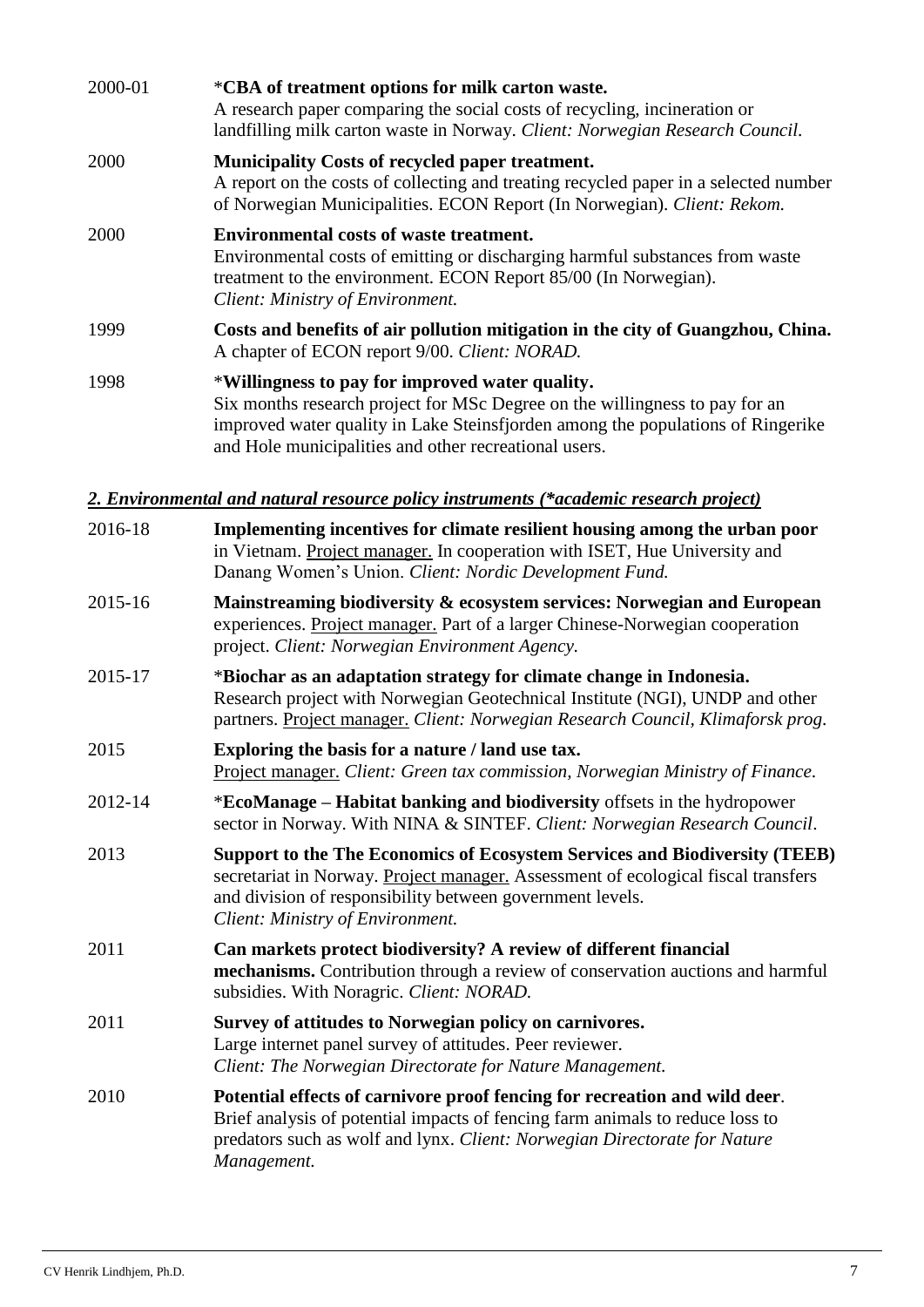| 2010-13 | *POLICYMIX: Assessing the role of economic instruments in policy mixes for<br>biodiversity conservation and ecosystem services provision. Norwegian case<br>study/WP leader. Large research project involving Latin American and European<br>partners. NINA is coordinating institution. Client: EU.                                                                                  |
|---------|---------------------------------------------------------------------------------------------------------------------------------------------------------------------------------------------------------------------------------------------------------------------------------------------------------------------------------------------------------------------------------------|
| 2009-10 | Scaling up voices for influencing post 2012 climate change regime: Shaping<br>pro-poor REDD options. Project manager. Analysis of benefit sharing mechanisms<br>in forest conservation and management internationally and in three developing<br>countries. Client: International Union for the Conservation of Nature (IUCN).                                                        |
| 2008-09 | Payment for and management of ecosystem services.<br>Project manager. Overview of the status of methods and instruments for valuing<br>and paying for ecosystem services. With IUCN.<br>Client: Nordic Council of Ministers.                                                                                                                                                          |
| 2008-09 | Use of economic instruments in Nordic environmental policy 2006-2009.<br>Project manager. Overview of economic instruments and analysis of areas of<br>overlapping regulation. Client: Nordic Council of Ministers.                                                                                                                                                                   |
| 2008-09 | *Managing biological diversity in Nordic forests.<br>Project on efficient instruments for biodiversity conservation in private forests.<br>With Norw. Univ. of Life Sciences & Southern Swedish Forest Research Centre.<br>Client: Expert group on environmental studies, Swedish Ministry of Finance.                                                                                |
| 2006-09 | *Ecosystem functions in forests.<br>Research project combining natural and social sciences as a basis for better<br>management of biodiversity. Work incl. survey of forest owners' attitudes and<br>willingness to accept compensation for providing forests for biodiversity<br>conservation. With Norw. Uni. of Life Sciences.<br>Client: Norwegian Research Council and Småforsk. |
| 2008-09 | Climate mitigation strategy support to South Africa.<br>Project manager. Assessment of areas where Norway can contribute to long-term<br>institutional capacity building. Client: Ministry of Environment.                                                                                                                                                                            |
| 2003-07 | <b>Climate policy in China.</b><br>Research network exploring the options for Chinese climate policies in the 2 <sup>nd</sup><br>commitment period. Various workshops, drafting of research and policy papers.<br>Client: Ministry of Foreign Affairs.                                                                                                                                |
| 2004    | Managing protected areas in China for biodiversity and poverty alleviation.<br>Expert advice to the PA Task Force of the China Council. Exploring linkages<br>between protected areas and poverty alleviation, designing innovative incentive<br>mechanisms for conservation, and development of sustainable tourism. With IUCN<br>and others. Client: China Council.                 |
| 2004    | <b>Evaluation of green taxes.</b><br>Review of methodologies and studies evaluating efficiency and effectiveness of<br>green taxation. ECON Report 2004-123 (In Norwegian).<br>Client: Ministry of Environment.                                                                                                                                                                       |
| 2003-05 | Climate change capacity building program, South Africa.<br>Ag. project manager. Cooperation and capacity building program in the area of<br>climate change. Processes to compile emission inventory, deal with vulnerability<br>and adaptation etc.<br>Client: Department of Environmental Affairs and Tourism/NORAD.                                                                 |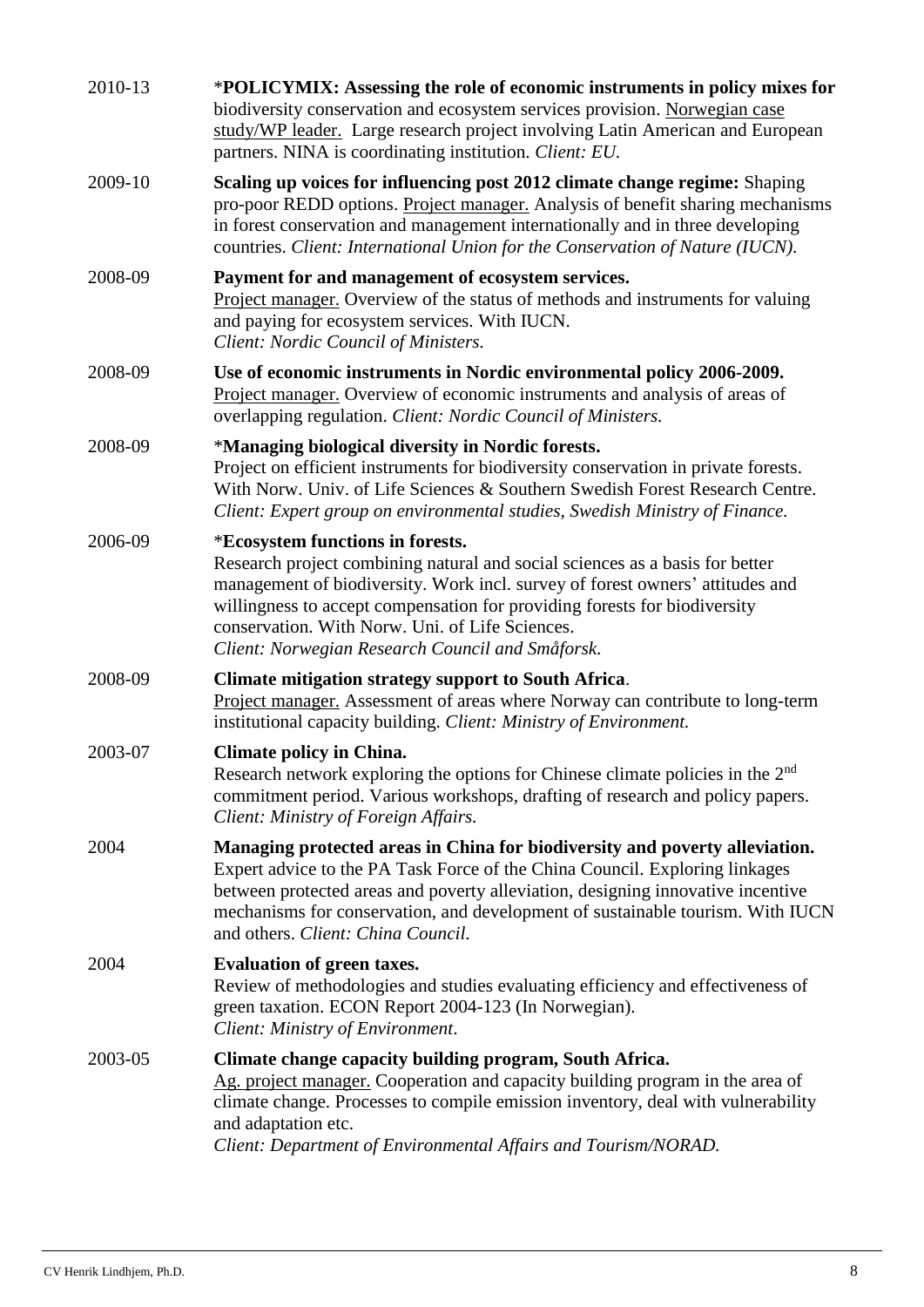| 2004 | <b>Climate Policies and industry competition.</b><br>Project manager. Analysis of the impacts of climate policies on industry<br>competitiveness. With CICERO (In Norwegian). Client: Ministry of Environment.                                                                                                                                |
|------|-----------------------------------------------------------------------------------------------------------------------------------------------------------------------------------------------------------------------------------------------------------------------------------------------------------------------------------------------|
| 2003 | Marine protected area management & financing options in Tanzania.<br>Project manager. Analysis of social, environmental and economic dimensions of<br>MPAs. Focus on sustainable financing of MPA management from environmentally<br>sensible tourism development and linkages to poverty alleviation in Zanzibar.<br>Client: The World Bank. |
| 2001 | Evaluation of green energy taxation.<br>Assessment of whether the current taxes on heating oil and electricity contribute to<br>reducing emissions at the lowest cost, and whether alternative instrument designs<br>can be more cost effective. ECON report 69/01 (in Norwegian).<br>Client: Norwegian Petroleum Institute.                  |
| 2001 | Sustainable development in the electric utility industry.<br>Development of sustainable development principles, strategies and activities<br>applicable for private companies, illustrated with case studies from international<br>electric utilities. ECON report 61/01.<br>Client: World Business Council for Sustainable Development.      |
| 2000 | Baseline for a prompt start of the CDM. Phases I & II.<br>An assessment of the UNFCCC signatories' submissions on baseline estimation<br>under the CDM, discussed at COP 6. Client: Norwegian. Ministry of Environment.                                                                                                                       |
| 2000 | Status and options for baseline calculations under the CDM.<br>ECON Report 17/00. Client: Norwegian Ministry of Environment.                                                                                                                                                                                                                  |
| 2000 | Issues and options in technology transfer under the UNFCCC.<br>ECON report 53/00. Client: Norwegian Ministry of Foreign Affairs.                                                                                                                                                                                                              |

# *3. Environmental and social assessments, safeguard analysis*

| 2007    | <b>Strategic environmental assessment of the Great Western Development</b><br>Strategy. China. Revision and editing of final report. Client: The World Bank                                                                                                                                                                                                                                                                                                         |
|---------|---------------------------------------------------------------------------------------------------------------------------------------------------------------------------------------------------------------------------------------------------------------------------------------------------------------------------------------------------------------------------------------------------------------------------------------------------------------------|
| 2004    | <b>Environmental impacts of tourism development in Honduras.</b> Project assisting<br>the government of Honduras and the World Bank in developing a socially and<br>environmentally sustainable tourism strategy for the country's North Coast and<br>Copán Valley. Client: The World Bank.                                                                                                                                                                         |
| 2002-03 | Environmental and social assessment scoping report for the proposed<br>minihydro station and distribution networks in South West Uganda. Leader of an<br>international 7 people team carrying out EIAs according to World Bank safeguards<br>of a proposed mini-hydro station and distribution networks near the UN Natural<br>Heritage Site, Mountain Gorilla sanctuary and biodiversity hotspot Bwindi<br>Impenetrable Forest. ECON Report 105/03. Client: NORAD. |
| 2001-03 | West Nile Rural Electrification Concession, Uganda.<br>8 months as Kampala-resident project coordinator, transaction advisor and EIA<br>specialist in the privatisation of an isolated grid system.<br>Client: Electricity Regulatory Authority, Uganda & NORAD.                                                                                                                                                                                                    |
| 2002    | Environmental impact assessment of the Nyagak mini-hydro station in Arua<br>according to World Bank safeguards, North Western Uganda. Project manager.<br>Client: NORAD.                                                                                                                                                                                                                                                                                            |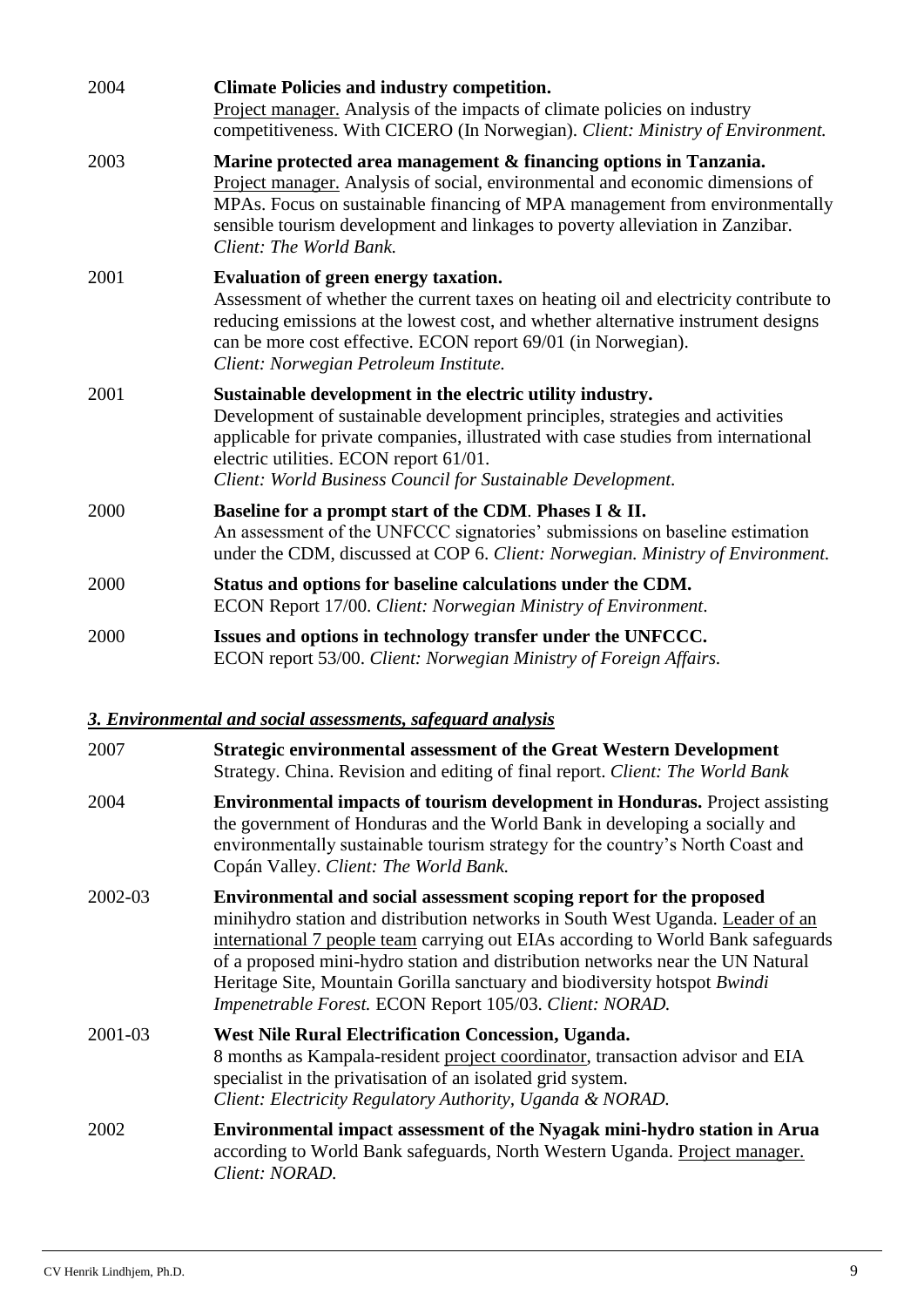| 2002    | Environmental impact assessment of the Olewa mini-hydro station according<br>to World Bank safeguards, North Western Uganda. Project manager. Client:<br>NORAD.                                                                                                                                                                                                                                  |
|---------|--------------------------------------------------------------------------------------------------------------------------------------------------------------------------------------------------------------------------------------------------------------------------------------------------------------------------------------------------------------------------------------------------|
| 2002    | Environmental impact assessment of the Bondo-Nebbi electricity transmission<br>line according to World Bank safeguards, North Western Uganda. Project<br>manager. ECON report. Client: NORAD.                                                                                                                                                                                                    |
| 2001-02 | Strategic environmental assessment of transport service trade liberalisation<br>under GATS (In Norwegian). ECON report 92/02 (In Norwegian). Client: Ministry<br>of Trade and Commerce.                                                                                                                                                                                                          |
| 2001    | Strategic environmental assessment in World Bank operations: Experience to<br>date – Future potential. Issues paper published in the World Bank Environmental<br>Strategy Paper series. Client: The World Bank.                                                                                                                                                                                  |
| 2001    | <b>Environmental Quality Assurance for the World Bank.</b><br>Assessment of whether a structural adjustment loan to Ecuador and an emergency<br>flood protection loan to Mozambique adhered to World Bank environmental<br>policy. Client: The World Bank.                                                                                                                                       |
|         | 4. Miscellaneous environment & development                                                                                                                                                                                                                                                                                                                                                       |
| 2002-03 | Evaluation of Norwegian development aid administration.<br>Project coordinator. Evaluation and review of the Norwegian development<br>assistance organisation model and channels of assistance. Field visit to Zambia.<br>Proposals for organisational and strategic change.<br>Client: Ministry of Foreign Affairs.                                                                             |
| 2004    | Evaluation of proposals for environmental projects in China.<br>Four proposals to the Italian Ministry for the Environment's Trust Fund.<br>Client: The World Bank.                                                                                                                                                                                                                              |
| 2004    | Circular economy: An Interpretation.<br>A research note discussing how the concept of Circular economy relates to familiar<br>environmental problems and how it may be tailored into constructive objects of<br>analysis. Client: The World Bank.                                                                                                                                                |
| 2000    | Historical trends in energy use and efficiency in the Nordic countries.<br>Input to debate about Factor 4 and 10. Client: Nordic Council of Ministers.                                                                                                                                                                                                                                           |
| 2000    | The Performance of Resource Rich Countries.<br>A study of the performance of developing countries with abundant natural<br>resources. Data analyses of the performance, as measured by the human<br>development index and other indicators of oil rich developing countries.<br>Client: Norwegian Research Council.                                                                              |
| 1999    | Transport growth and economic growth.<br>A report on the experiences from delinking economic growth and transport growth<br>in the Netherlands and lessons for Norway ECON Note 78/99 (In Norwegian).<br>Client: Ministry of Environment.                                                                                                                                                        |
| 1999    | Development & conservation in Indonesia.<br>Two months field research project for MPhil degree on the potential for eco-<br>tourism improving livelihoods for coastal populations and conserving coral reef<br>habitats in the Marine National Park of Wakatobi in South Sulawesi, Indonesia.<br>With UK-based NGO Operation Wallacea (www.opwall.com). Funded by UK &<br>Norw. research trusts. |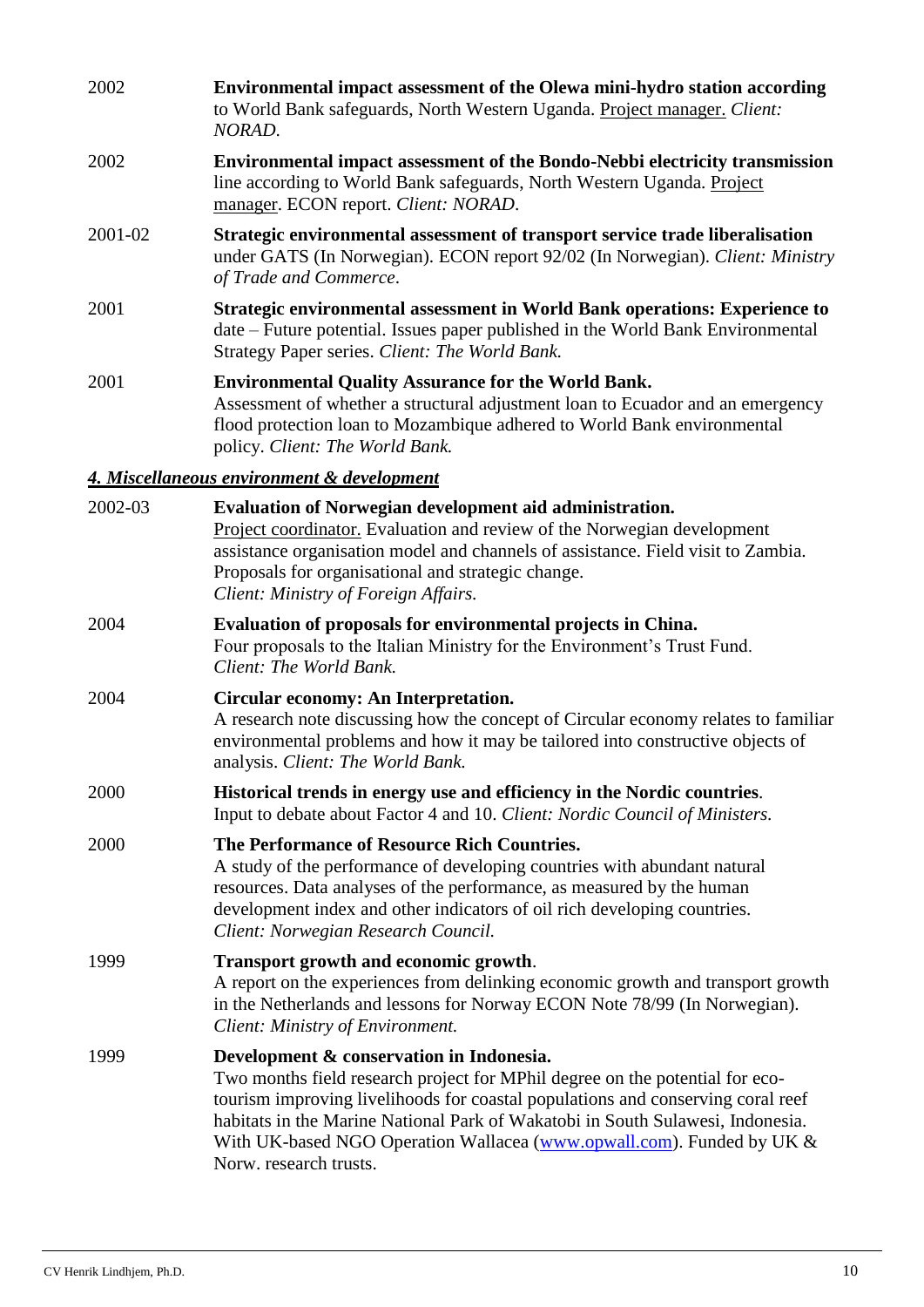| 1996 | Coral reef conservation in Mtwara, Tanzania.<br>Three months marine expedition to the Mtwara Region of Tanzania conducting<br>pioneering baseline surveys of the coral reefs, mangrove habitats, and socio-<br>economic status for the Tanzanian government to establish a marine national park<br>(established in 2000 as Mnazi Bay - Ruvuma Estuary Marine Park). With the UK-<br>based NGO Frontier (www.frontier.ac.uk). |
|------|------------------------------------------------------------------------------------------------------------------------------------------------------------------------------------------------------------------------------------------------------------------------------------------------------------------------------------------------------------------------------------------------------------------------------|
|      | SELECTED PEER REVIEW PAPERS, CHAPTERS, EDITORIALS, COMMENTARY <sup>2</sup>                                                                                                                                                                                                                                                                                                                                                   |
| 2016 | Lindhjem, H., H. Vennemo and S. Navrud (under development): "Challenges to<br>ecosystem service valuation for wealth accounting". Chapter for the coming UN<br>Inclusive Wealth Report, http://inclusivewealthindex.org/                                                                                                                                                                                                     |
| 2016 | Lindhjem, H., K. Magnusssen and S. Navrud (under development): "Valuing<br>marine ecosystem service loss from oil spills: From storm to calmer waters (?)".<br>Target journal: Journal of Environmental Management or Marine Policy                                                                                                                                                                                          |
| 2016 | Navrud, S., H. Lindhjem and K. Magnussen "Valuing Marine Ecosystem Services<br>Loss from Oil Spills for Use in Cost-Benefit Analysis of Preventive Measures",<br>Forthcoming in Nunes, P. et al. (eds) Handbook on the Economics and<br>Management for Sustainable Oceans.                                                                                                                                                   |
| 2015 | Bredin, Y., H. Lindhjem, J. van Dijk, J.D. Linnell "Mapping value plurality<br>towards ecosystem services in the case of Norwegian wildlife management: A Q<br>analysis" Ecological Economics 118:198-206, October 2015.                                                                                                                                                                                                     |
| 2015 | Magnussen, K. I. Seifert-Dähn, R. Reinvang and H. Lindhjem "How to assess<br>costs and benefits of achieving good ecological status or potential in urban water<br>courses?" (In Norwegian). Water 1:65-75, the journal of the Norwegian Water<br>Association.                                                                                                                                                               |
| 2015 | Lindhjem, H. and S. Navrud "Reliability of meta-analytic benefit transfers of<br>international value of statistical life estimates: Tests and illustrations". In Rolfe, J.<br>et al. (eds) Benefit Transfer of Environmental and Resource Values: A Guide for<br>Researchers and Practitioners. The Economics of Non-Market Goods and<br>Resources 14. Springer, pp 441-464.                                                 |
| 2015 | Mitani, Y. and H. Lindhjem "Forest owners' participation in voluntary biodiversity<br>conservation in Norway: What does it take to forego forestry for eternity?" Land<br>Economics 91(2): 235-251, May 2015.                                                                                                                                                                                                                |
| 2015 | Lindhjem, H. and T. H. Tuan "Benefit transfer of nature conservation values in<br>Asia and Oceania based on meta-analysis: Data heterogeneity and reliability<br>issues". In Managi, S. (ed) The Routledge Handbook of Environmental Economics<br>in Asia, Routledge, New York, USA, 2015, pp 349-368.                                                                                                                       |
| 2015 | Bruvoll, A., S. Pedersen and H. Lindhjem "Costly amusement on snowmobile" (In<br>Norwegian), Samfunnsøkonomen 1:9-21, March 2015, Journal of the Norwegian<br>Economics Association.                                                                                                                                                                                                                                         |
| 2015 | Lindhjem, H., K. Grimsrud, S. Navrud and S. O. Kolle "The Social Benefits and<br>Costs of Preserving Forest Biodiversity and Ecosystem Services". Journal of<br>Environmental Economics and Policy 4(2): 202-222.                                                                                                                                                                                                            |

-

<sup>&</sup>lt;sup>2</sup> See [www.lindhjem.info/phd.htm](http://www.lindhjem.info/phd.htm) for full text of published papers and overview of ongoing work. Google Scholar profile[: http://scholar.google.com/citations?user=iundYAoAAAAJ](http://scholar.google.com/citations?user=iundYAoAAAAJ)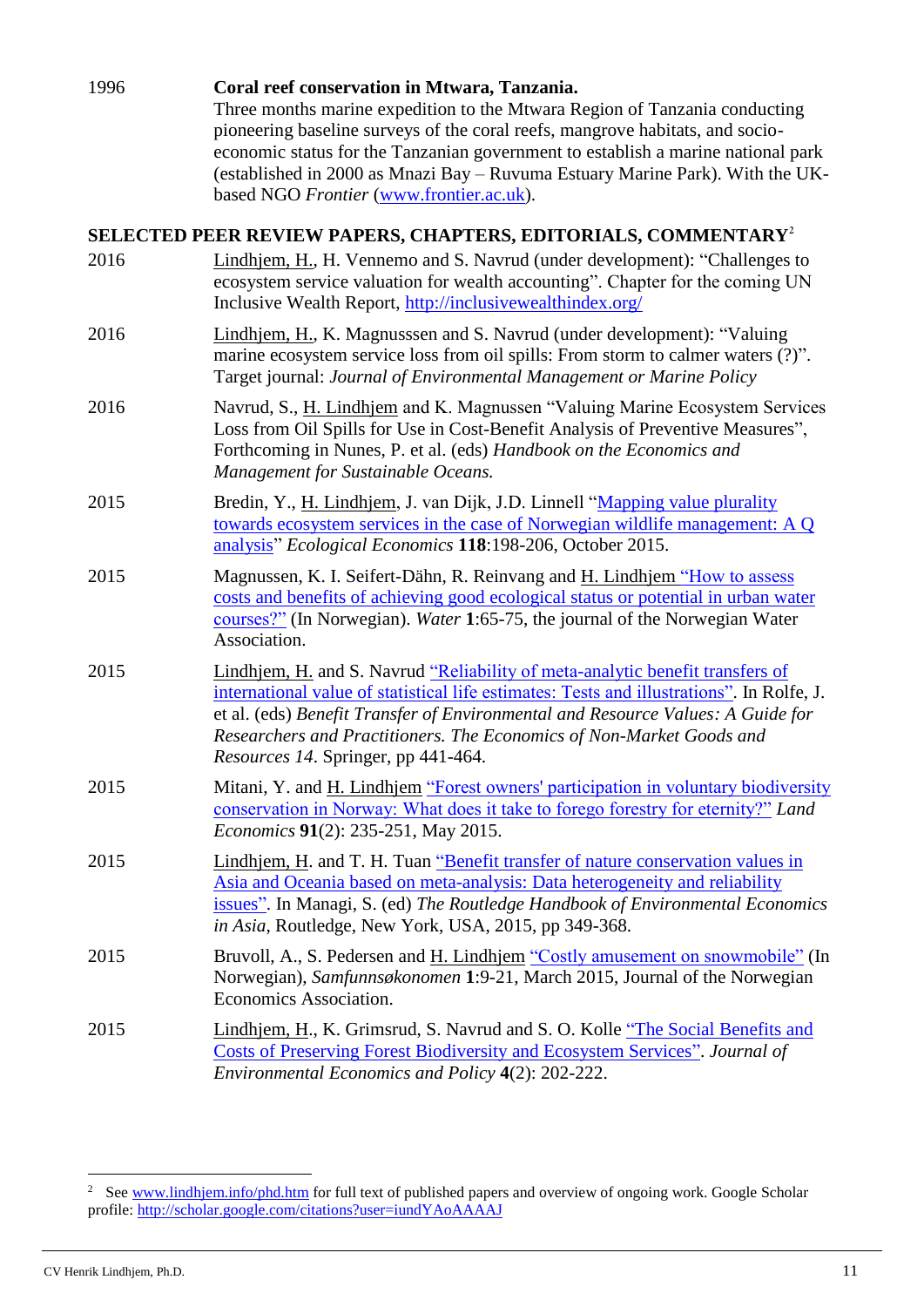| 2014    | Lindhjem, H., K. Magnussen, and S. Navrud "Valuation of welfare loss from oil<br>spills from ships: From storm to calmer waters (?)"(In Norwegian).<br>Samfunnsøkonomen 6: 25-38.                                                                                 |
|---------|-------------------------------------------------------------------------------------------------------------------------------------------------------------------------------------------------------------------------------------------------------------------|
| 2014    | Sparrevik, M., H. Lindhjem, V. Andria, A. M. Fet, G. Cornelissen. "Environmental<br>and socio-economic impacts of utilizing waste for biochar in rural areas in<br>Indonesia – a systems perspective". Environmental Science & Technology $48(9)$ :<br>4664-4671. |
| 2014    | Magnussen, K., H. Lindhjem and S. Navrud "Valuation of damages on marine<br>ecosystem services from oil spills" (In Norwegian). Water 49(1):36-46. Special<br>mention for good authorship and presentation.                                                       |
| 2013    | Lindhjem, H. Editorial "Do not undervalue natural capital!" (In Norwegian),<br>Samfunnsøkonomen, 4(127):3, May 2013.                                                                                                                                              |
| 2013    | Barton, D. and H. Lindhjem "Nature's flood protection - what is the value of<br>ecosystem services from a watershed?" (In Norwegian). Special issue on Natural<br>capital and ecosystem services, Samfunnsøkonomen 4(127): 44-54.                                 |
| 2013    | Vennemo, H, N. Heldal, H. Lindhjem and S. Strøm "Comment to the public<br>committee report NOU 2012: 16 on economic analysis", Samfunnsøkonomen 1:<br>59-66, February 2013.                                                                                       |
| 2012    | Lindhjem, H. and Y. Mitani "Forest owners' willingness to accept compensation<br>for voluntary conservation: A contingent valuation approach". Journal of Forest<br>Economics 18(4): 290-302.                                                                     |
| 2012    | Lindhjem, H. and S. Pedersen "Should publicly funded postal services be reduced?<br>A cost-benefit analysis of the universal service obligation in Norway". Review of<br><i>Network Economics:</i> Vol. 11: Iss. 2, Article 3, June 2012.                         |
| 2012    | Lindhjem, H. and T. H. Tuan "Valuation of species and nature conservation in<br>Asia and Oceania: A meta-analysis". Environmental Economics and Policy Studies<br>14 $(1)$ : 1-22.                                                                                |
| 2009-12 | Romstad, E., M. Boman and H. Lindhjem "Low cost approaches for managing<br>biological diversity in Nordic forests: The applicability of procurement auctions"<br>Report to the expert group on environmental studies, Swedish Ministry of Finance.                |
| 2012    | Lindhjem, H., S. Navrud, N-A. Braathen and V. Biausque "Mortality Risk"<br>Valuation in Environment, Health and Transport Policies", OECD Book.                                                                                                                   |
| 2012    | Lindhjem, H. Editorial, "Norwegian agricultural policy - hope for change?" (In<br>Norwegian), Samfunnsøkonomen, 7(126):3, October 2012.                                                                                                                           |
| 2012    | Lindhjem, H. Editorial, "Prohibition or market?" (In Norwegian),<br>Samfunnsøkonomen, 4(126):3, May 2012.                                                                                                                                                         |
| 2012    | Lindhjem, H. Editorial, "Wrong priorities in climate and environmental policy" (In<br>Norwegian), Samfunnsøkonomen, 126(1), February 2012.                                                                                                                        |
| 2011    | Lindhjem, H. and S. Navrud "Using Internet in Stated Preference Surveys: A<br>review and comparison of survey modes". International Review of Environmental<br>and Resource Economics 5(4): 309-351.                                                              |
| 2011    | Lindhjem, H., S. Navrud, N-A Braathen and V. Biausque "Valuing mortality risk<br>reductions from environmental, transport and health policies: A global meta-<br>analysis of stated preference studies". Risk Analysis 31(9): 1381-1407.                          |
| 2011    | Lindhjem, H. and S. Navrud "Are Internet surveys an alternative to face-to-face<br>interviews in contingent valuation?" Ecological Economics 70(9): 1628-1637.                                                                                                    |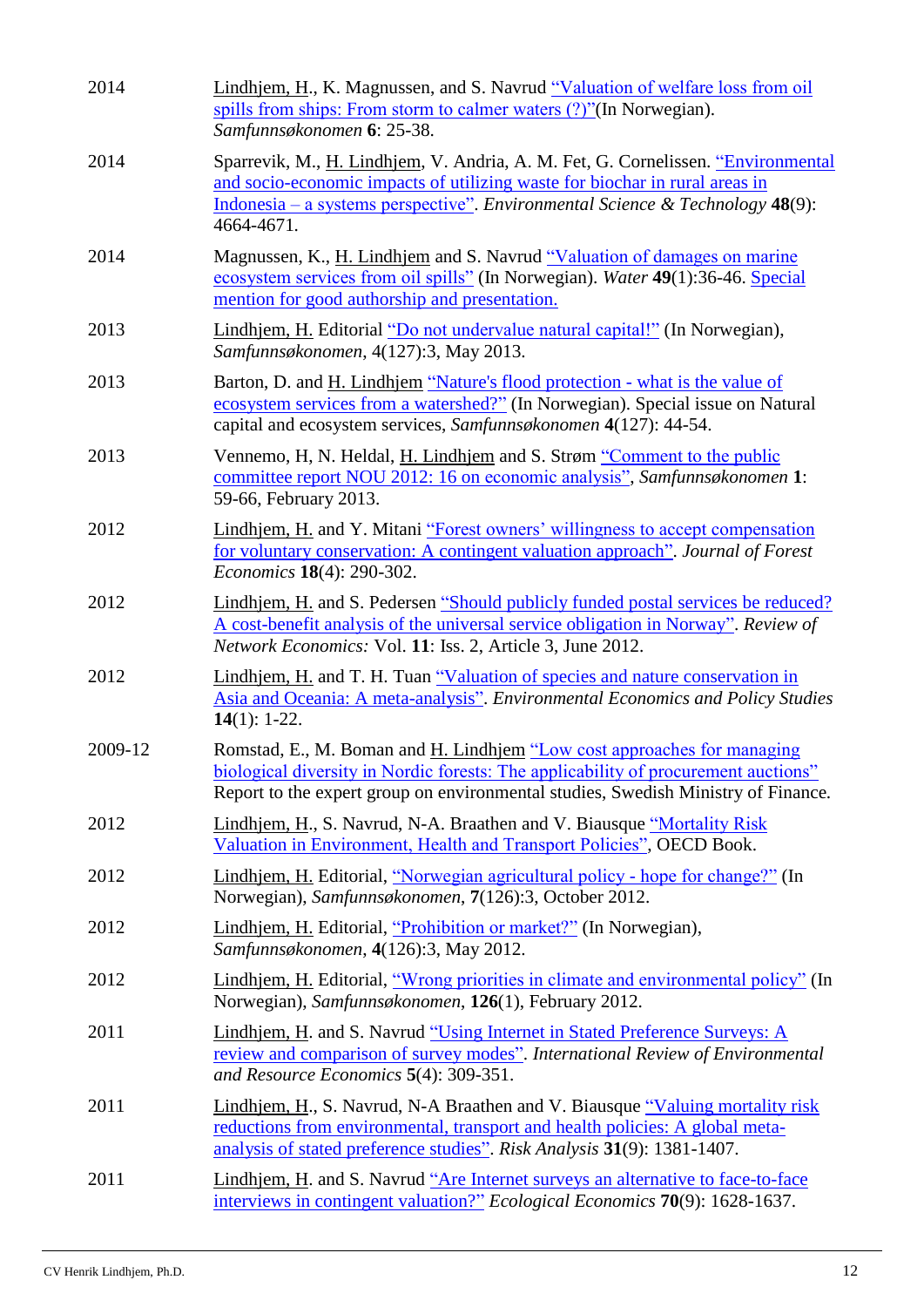| 2011 | Lindhjem, H. Editorial, "Economics in times of terror" (In Norwegian),<br>Samfunnsøkonomen, 7(125):3, October 2011.                                                                                                                                                                                                                                             |
|------|-----------------------------------------------------------------------------------------------------------------------------------------------------------------------------------------------------------------------------------------------------------------------------------------------------------------------------------------------------------------|
| 2009 | Vennemo, H., K. Aunan, H. Lindhjem and H. M Seip "Environmental pollution in<br>China: Status and trends". Review of Environmental Economics and Policy 3(2):<br>209-230.                                                                                                                                                                                       |
| 2009 | Lindhjem, H. and S. Navrud "Asking for Individual or Household Willingness to<br>Pay for Environmental Goods? Implication for aggregate welfare measures",<br>Environmental and Resource Economics 43(1):11-29.<br>[Reprinted in Willis, K. G. and G. Garrod (eds) (2012) <i>Valuing Environment and</i><br>Natural Resources: Volume I, Edward Elgar, 440 pp]. |
| 2009 | Bartczak, A, H. Lindhjem and A. Stenger "Review of benefit transfer studies in the<br>forest context". Scandinavian Forest Economics 42; Bergseng, E., G. Delbeck and<br>H. F. Hoen (eds) (2009) Proceedings of the Biennial Meeting of the Scandinavian<br>Society of Forest Economics, Lom, Norway, 6th - 9th April, 2008: 276-305.                           |
| 2008 | Bartczak, A., H. Lindhjem, S. Navrud, M. Zandersen and T. Zylicz "Valuing forest<br>recreation on the national level in a transition economy: The case of Poland".<br>Forest Policy and Economics 10(7-8): 467-472.                                                                                                                                             |
| 2008 | Lindhjem, H. and S. Navrud "How Reliable are Meta-Analyses for International<br>Benefit Transfers?" Ecological Economics 66(2-3): 425-435.                                                                                                                                                                                                                      |
| 2007 | Lindhjem, H. "20 Years of Stated Preference Valuation of Non-Timber Benefits<br>from Fennoscandian Forests: A Meta-Analysis". Journal of Forest Economics 12:<br>251-277. Most cited paper in JFE last 8 years.                                                                                                                                                 |
| 2007 | Lindhjem, H., T. Hu, Z. Ma, J. M. Skjelvik, G. Song, H. Vennemo, J. Wu and S.<br>Zhang, "Environmental Economic Impact Assessment in China: Problems and<br><b>Prospects".</b> Environmental Impact Assessment Review 27(1): 1-27.                                                                                                                              |
| 2004 | Hansen, S., H. Lindhjem and H. Vennemo "On payments to poor stakeholders for<br>sustainable use of protected areas". In Xie, Yan (ed.) China's Protected Areas,<br>Tsinghua University Press (in Chinese and English).                                                                                                                                          |
| 2003 | Ibenholt, K. and H. Lindhjem "Cost and benefits of recycling liquid board<br>containers", Journal of Consumer Policy 26(3): 301-325.                                                                                                                                                                                                                            |
|      | <b>SELECTED POPULAR WRITINGS IN ECONOMICS</b>                                                                                                                                                                                                                                                                                                                   |
| 2015 | Bruvoll, A., S. Pedersen and H. Lindhjem "Independent low estimate of accident<br>costs" (In Norwegian), Dagens Næringsliv, 4. March, 2015.                                                                                                                                                                                                                     |
| 2015 | Bruvoll, A., S. Pedersen and H. Lindhjem "Costly amusement on snowmobile" (In<br>Norwegian), Dagens Næringsliv, 26. February, 2015, p3.                                                                                                                                                                                                                         |
| 2012 | Bruvoll, A. and H. Lindhjem "Subsidised damage to the environment" (In<br>Norwegian), Fjell og Vidde, The journal of the Norwegian Trekking Association<br>(DNT). November 2012.                                                                                                                                                                                |
| 2012 | Lindhjem, H., S. Pedersen and I. Rasmussen "Avoid costly fiber investments" (In<br>Norwegian). Feature article. Dagens Næringsliv, 22. May, 2012.                                                                                                                                                                                                               |
| 2012 | Lindhjem, H., S. Pedersen and I. Rasmussen (2012) "Low benefits of high speed<br>broadband" (In Norwegian). Response. Dagens Næringsliv, 7. May, 2012.                                                                                                                                                                                                          |
| 2010 | Lindhjem, H. "Sharing monetary benefits from forests – conflict or cooperation?"<br>Aborvitae (the Newsletter of International Union for the Conservation of Nature),<br>Issue 41: 7, June, 2010.                                                                                                                                                               |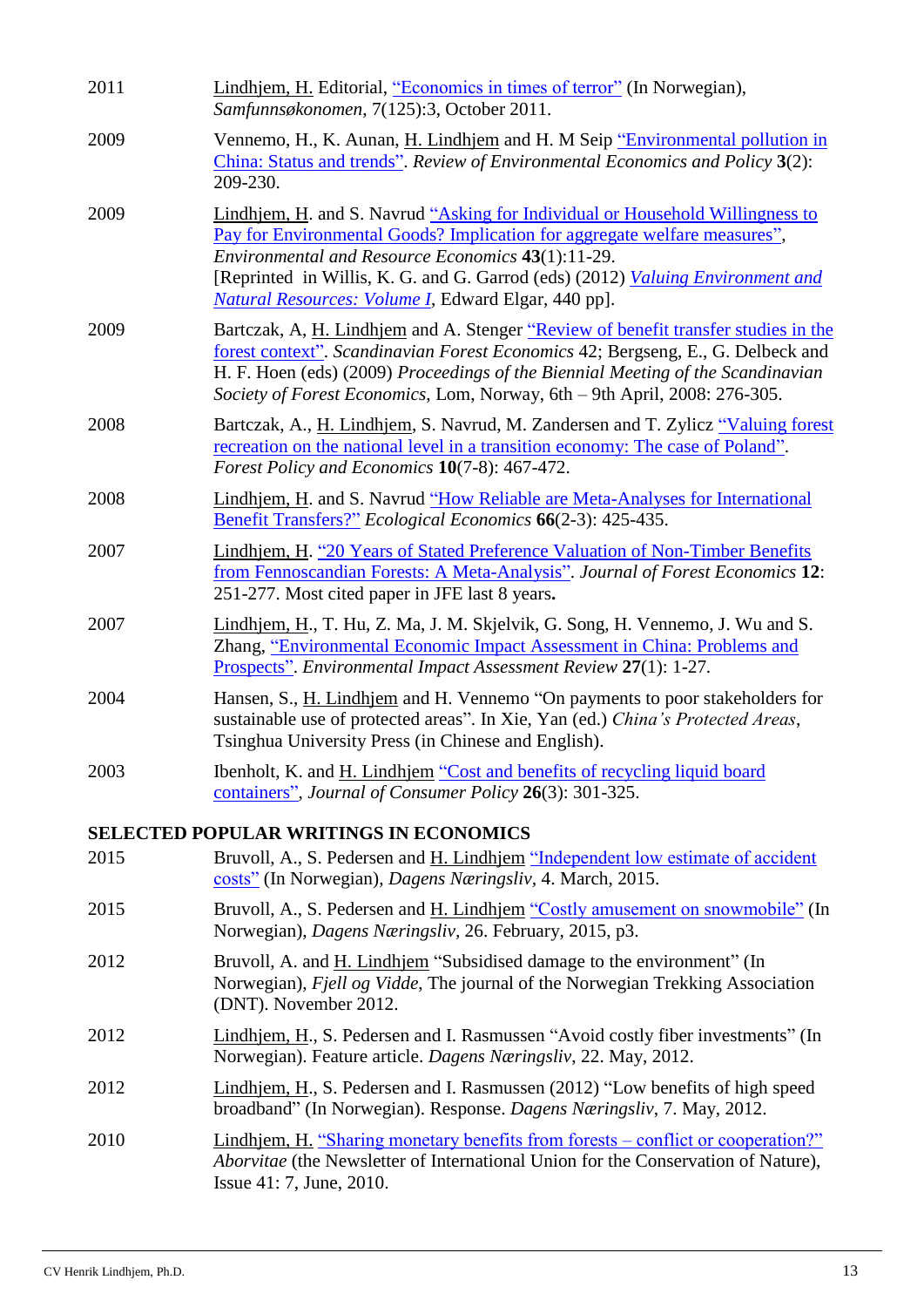2007 Vennemo, H. K. Aunan, H. Lindhjem and H. M Seip (2007) "Thousands die from pollution in China" ("Tusener dør av forurensing i Kina"). Feature article. *Dagbladet* 1. March 2007.

### **SELECTION OF OTHER WORK PUBLISHED EXTERNALLY**

| 2015    | Lindhjem, H., R. Reinvang and M. Zandersen: "Landscape experiences as a<br>cultural ecosystem service in a Nordic context: Concepts, values and decision-<br>making". Nordic Council of Ministers. TemaNord 2015: 549.                                              |
|---------|---------------------------------------------------------------------------------------------------------------------------------------------------------------------------------------------------------------------------------------------------------------------|
| 2012    | Barton, D, H. Lindhjem, K. Magnussen and S. Holen "Valuation of Ecosystem<br>Services From Nordic Watersheds - from awareness raising to policy support?".<br>Nordic Council of Ministers. TemaNord 2012:506.                                                       |
| 2011    | Vatn, A., D. N. Barton, H. Lindhjem, S. Movik, I. Ring and R. Santos: "Can<br>Markets Protect Biodiversity? An Evaluation of Different Financial Mechanisms",<br>Noragric Report No. 60, June 2011. Also published in NORAD's report series.                        |
| 2010    | Alberini, A., I. Bateman, G. Loomes and M. Scasny "Valuation of Environment-<br>Related Health Risks for Children". Responsible for drafting parts of the report.                                                                                                   |
| 2009/10 | Lindhjem, H., K. G. Bråten, A. Gleinsvik and I. Aronsen "Experiences with benefit<br>sharing: Issues and options for REDD-plus". Draft report for the International<br>Union for Conservation of Nature for discussion at COP 15, Copenhagen<br>December, 2009.     |
| 2009    | Lindhjem, H., J. M. Skjelvik, A. Eriksson, T. Fitch and L-L. P Hansen "The Use of<br>Economic Instruments in Nordic Environmental Policy 2006-2009". Nordic<br>Council of Ministers. TemaNord 2009:578.                                                             |
| 2009    | Zandersen, M., K. G. Bråten and H. Lindhjem "Payment for and Management of<br>Ecosystem Services: Issues and Options in the Nordic Context." Nordic Council of<br>Ministers. TemaNord 2009:571.                                                                     |
| 2007/8  | The World Bank: "Cost of pollution in China. Economic estimates of physical<br>damages". The World Bank and the Government of PR China. Part of research<br>team.                                                                                                   |
| 2006    | The World Bank: "International experiences with environmental and economic<br>accounting". The World Bank and the Government of PR China. Co-author.                                                                                                                |
| 2005    | The World Bank: "BLUEPRINT 2050: Sustaining the Marine Environment in<br>Mainland Tanzania and Zanzibar", Lead author of one background study.                                                                                                                      |
| 2003    | Lindhjem, H., A. Hurd and J. Ruitenbeek "Sustainable financing of marine<br>protected areas in Zanzibar". World Bank report.                                                                                                                                        |
| 2003    | Hurd, A., H. Lindhjem and J. Ruitenbeek "Sustainable financing of marine<br>protected areas in Tanzania". World Bank report.                                                                                                                                        |
| 2002    | The World Bank: "Strategic environmental assessment in World Bank operations:<br><b>Experience to date – future potential" Environmental Strategy Papers. Strategy</b><br>Series Number 4, The World Bank Environment Department. Co-authored with<br>Olav Kjørven. |
| 2002    | World Business Council for Sustainable Development: "Sustainable Development<br>in the Electric Utility Industry", Co-authored with Mark Davis.                                                                                                                     |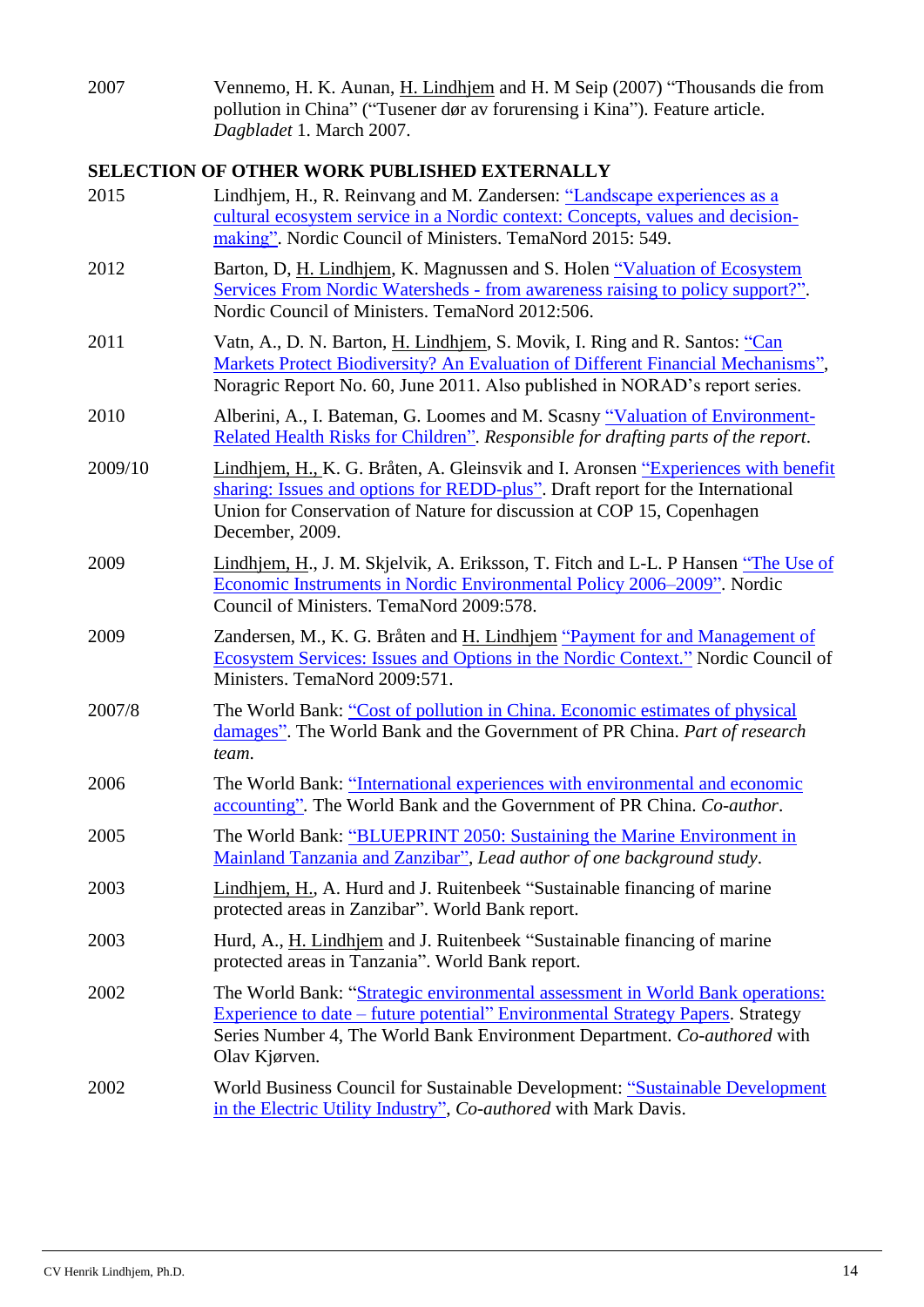# **SELECTED CONFERENCE PRESENTATIONS**

| 2015    | "Landscape experiences as a cultural ecosystem service: an economic perspective",<br>Invited presentation at the national seminar on landscapes, Bodø, 4-5. Nov. 2015.                                                                                                                                         |
|---------|----------------------------------------------------------------------------------------------------------------------------------------------------------------------------------------------------------------------------------------------------------------------------------------------------------------|
| 2013    | "Ecosystem service valuation in Norway: The forest example", Seminar on the<br>Natural benefits: On the values of ecosystem services, Beijing, 19. Dec. 2013                                                                                                                                                   |
| 2012    | "Forest owners' willingness to accept compensation for voluntary conservation: A<br>contingent valuation approach". European Association of Environmental and<br>Resource Economists, Prague, 1. July 2012.                                                                                                    |
| 2012    | "Forest owners' willingness to accept compensation for voluntary conservation in<br>Norway", Special Session, International Society for Ecological Economics, 17.<br>June 2012, Rio, Brazil.                                                                                                                   |
| 2011    | "Valuing mortality risk reductions: A global meta-analysis of value of statistical<br>life from stated preference studies", European Association of Environmental and<br>Resource Economists, Rome, 1. July 2011.                                                                                              |
| 2011    | "Climate policy as environmental trump?" Presentation at the NINA-seminar<br>"How environmentally friendly is green energy?" 9. February 2011, Trondheim.<br>Press coverage, e.g. http://www.nrk.no/nyheter/distrikt/nrk_trondelag/1.7505639                                                                   |
| 2011    | "Thoughts on options and challenges for a Norwegian TEEB study", Presentation<br>at the NINA-seminar "Ecosystem services – from concept to practice?", 10.<br>January 2011, Trondheim.                                                                                                                         |
| 2010    | "Methods and sources of value of statistical life values", EC/OECD Workshop on<br>use of VSL estimates in policy assessments, 19. Oct. 2010, Brussels.                                                                                                                                                         |
| 2010    | "Potential effects of carnivore proof fencing for recreation", Presented at the<br>conference "Experiences with carnivore proof fencing in Norway", organised by<br>the Norwegian Directorate for Nature Management, 23. November, Gardermoen,<br>Norway.                                                      |
| 2010    | "Benefits of biodiversity protection: Comparing in-person and internet CV survey<br>modes". Presented at the World Congress of Environmental and Resource<br>Economists, Montreal, Canada, 2. July, 2010.                                                                                                      |
| 2009    | "Valuing lives saved through environmental, transport and health policies: A Meta-<br>analysis of stated preference studies". Presented at the conference "Managing the<br>Social Impacts of Change from a Risk Perspective", 15.-17. April 2009 in Beijing,<br>China.                                         |
| 2009    | "Mechanisms for compensating forest owners for biodiversity protection in<br>Norway". Presented at: "Countries and forests in transition: Research seminar on<br>the benefits of multi-functional forest policy", in Warsaw 20-21. February 2009.<br>Published in conference proceedings.                      |
| 2008    | "Socio-economic impacts of mercury pollution in the Wanshan area: Early results<br>& next steps", SINOMER Workshop, Guiyang, China, 13. November 2008.                                                                                                                                                         |
| 2007/08 | "Household vs. Individual Valuation of Public Goods". Presented at the<br>Environmental and Resource Economics Researcher Workshop, 12-13 November<br>2007, Charles Sturt University, Australia. Also presented at European Association<br>of Environmental and Resource Economists, Göteborg 25-28 June 2008. |
| 2007    | "Meta-analysis and non-timber forest benefits in Fennoscandia". Presentation at the<br>Aarhus Colloquium for Meta-Analysis in Economics, Sønderborg, Denmark, 27-<br>30 September 2007.                                                                                                                        |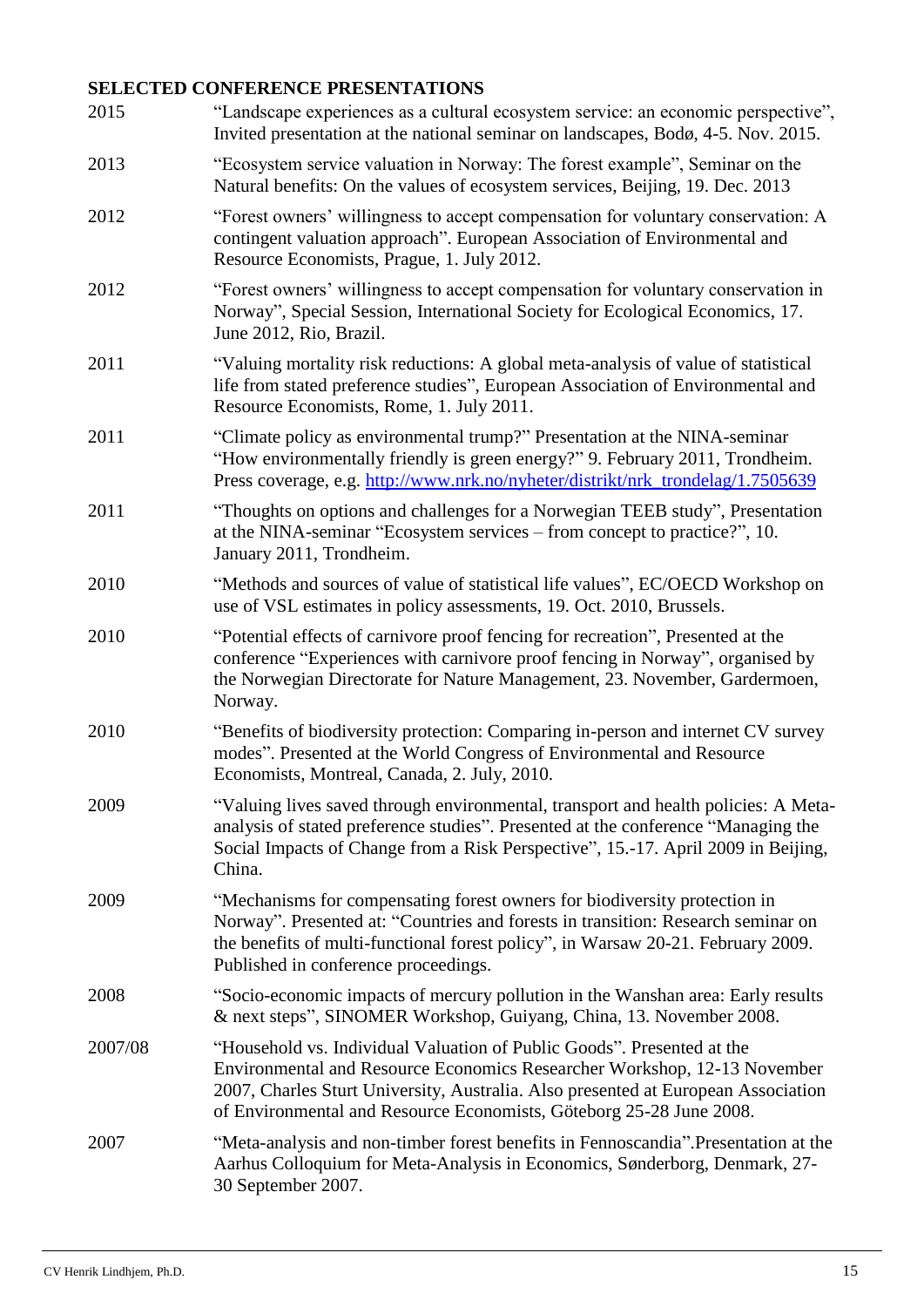| 2007 | "How reliable are meta-analyses for international benefit transfer?" Presented at<br>European Association of Environmental and Resource Economists, Thessaloniki,<br>30. June 2007 & US Society for Ecological Economics, New York, 26. June 2007.    |
|------|-------------------------------------------------------------------------------------------------------------------------------------------------------------------------------------------------------------------------------------------------------|
| 2006 | "Forest valuation experience for the Scandinavian region". Invited presentation to<br>the 1 <sup>st</sup> Workshop of forest valuation experiences in Europe, Cost Action E45:<br>European Forest Externalities, Catania, Italy, 18-19 November 2006. |
| 2006 | "20 Years of Stated Preference Valuation of Non-timber benefits from Nordic<br>Forests: A Meta-analysis". Presented at the 13 <sup>th</sup> Ulvön Conference on<br>Environmental Economics in Sweden 19.-21. June 2006.                               |
| 2006 | "Environmental Economic Impact Assessment in China: Problems and Prospects".<br>PhD paper presented at the annual conference of the International Association of<br>Impact Assessment (IAIA) in Stavanger, Norway, 23.-26. May 2006                   |

### **REFEREE AND REVIEWER ACTIVITIES**

Journals: Environmental and Resource Economics, Resource and Energy Economics, Journal of Health Economics, Ecological Economics, Journal of Forest Economics, Journal of Benefit-Cost Analysis, Journal of Environmental Economics and Policy, Energy Economics, Global Environmental Change, Journal of Environmental Planning and Management, Environmental Impact Assessment Review, Environmental Science and Policy, Environmental Management, Forestry, Forests, Land Use Policy, Public Opinion Quarterly, Tourism Management, Journal of Environmental Management, Ecological Bulletins (Oikos), International Journal of Environmental Research and Public Health, European Review of Agricultural Economics, Science of the Total Environment, Ecosystem services: Science, Policy & practice, Environmental Economics and Policy Studies, Current opinion in Environmental Sustainability, Food Policy, Waste Management. Other review activities: "The Economics of ecosystems and biodiversity – TEEB" conference in Leipzig 2012; International Initiative for Impact Evaluation (3ie); European Commission, Directorate General for Research and Innovation (2011, 12); Revenue Watch Institute; Member of scientific panel for European Association of Environment and Resource Economists, Prague (2012), Toulouse (2013), Zurich (2016); World Congress of Environment and Resource Economists Istanbul (2014), Review of chapters of two books on REDD, edited by Prof. Arild Angelsen. PhD committees: Heini Ahtiainen, "Benefits of reduced eutrophication", Univ. of Helsinki, 2015.

### **EDITORIAL RESPONSIBILITIES**

2011- 2013 Editor of Samfunnsøkonomen, the journal of the Norw. Association of Economists. Responsible for three special issues on (i) Climate mitigation policy, (ii) Natural capital and ecosystem services, and (iii) Tribute to Agnar Sandmo.

### **PROFESSIONAL MEMBERSHIPS**

European Association of Environmental and Resource Economists (EAERE), Norwegian Association of Economists, The International Society for Ecological Economics (ISEE), Meta-Analysis of Economic Research (MAER) Network.

### **PERSONAL SCHOLARSHIPS/HONOURS**

- 2014 Fellow of the Japan Society for the Promotion of Science, 4 weeks research stay and cooperation with Dr. Yohei Mitani, Kyoto University, Division of Natural Resource Economics.
- 2010 Scholarship from the COST Action 45, EUROpean FORest Externalities (EUROFOREX) for 10 days stay and research cooperation with Prof. Raul Brey at the Pablo de Olavide University, Seville, Spain.